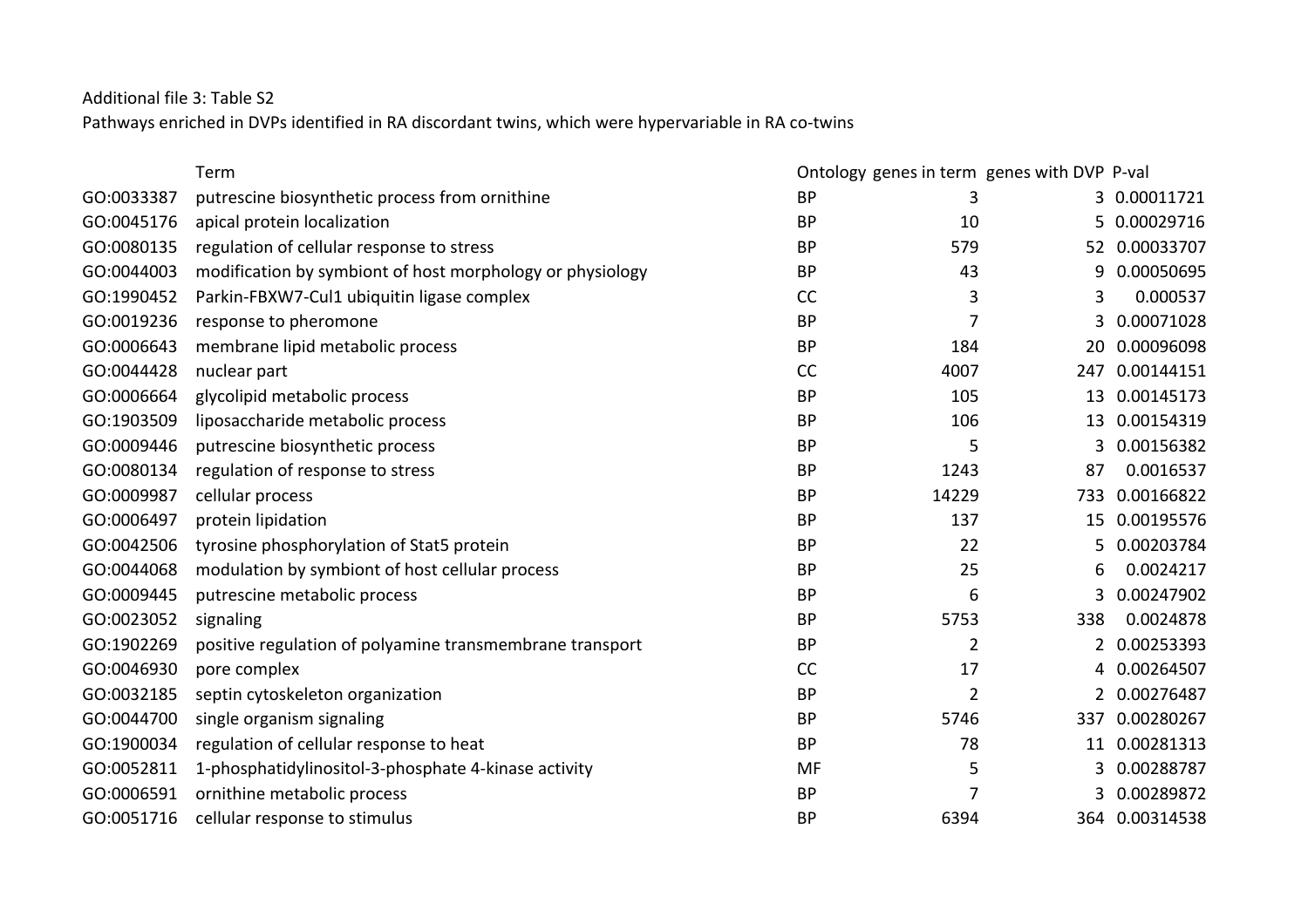| GO:0008105 | asymmetric protein localization                                 | <b>BP</b> | 17             |                | 5 0.00333703   |
|------------|-----------------------------------------------------------------|-----------|----------------|----------------|----------------|
| GO:0031290 | retinal ganglion cell axon guidance                             | <b>BP</b> | 21             | 6              | 0.00334272     |
| GO:0046467 | membrane lipid biosynthetic process                             | <b>BP</b> | 120            |                | 14 0.00335609  |
| GO:0007154 | cell communication                                              | <b>BP</b> | 5772           | 337            | 0.00344003     |
| GO:0042158 | lipoprotein biosynthetic process                                | <b>BP</b> | 146            |                | 15 0.00345406  |
| GO:0044764 | multi-organism cellular process                                 | <b>BP</b> | 909            | 64             | 0.00349647     |
| GO:0032872 | regulation of stress-activated MAPK cascade                     | <b>BP</b> | 193            |                | 21 0.00359347  |
| GO:0006672 | ceramide metabolic process                                      | <b>BP</b> | 74             |                | 10 0.00367265  |
| GO:0008654 | phospholipid biosynthetic process                               | <b>BP</b> | 261            |                | 25 0.00371148  |
| GO:0070302 | regulation of stress-activated protein kinase signaling cascade | <b>BP</b> | 194            |                | 21 0.00393345  |
| GO:0006020 | inositol metabolic process                                      | <b>BP</b> | 10             | 3              | 0.00395012     |
| GO:0043234 | protein complex                                                 | CC        | 2867           | 179            | 0.00401638     |
| GO:0052745 | inositol phosphate phosphatase activity                         | <b>MF</b> | 18             | 5              | 0.00415368     |
| GO:0035692 | macrophage migration inhibitory factor receptor complex         | CC        | $\overline{2}$ | $\overline{2}$ | 0.0041926      |
| GO:0019048 | modulation by virus of host morphology or physiology            | <b>BP</b> | 35             |                | 0.00425165     |
| GO:1990630 | IRE1-RACK1-PP2A complex                                         | CC        | $\overline{2}$ |                | 2 0.00454601   |
| GO:0016032 | viral process                                                   | <b>BP</b> | 903            | 63             | 0.0046611      |
| GO:0044403 | symbiosis, encompassing mutualism through parasitism            | <b>BP</b> | 942            | 65             | 0.00477655     |
| GO:0008610 | lipid biosynthetic process                                      | <b>BP</b> | 628            | 47             | 0.00478551     |
| GO:0016607 | nuclear speck                                                   | CC        | 346            | 31             | 0.00489804     |
| GO:0044419 | interspecies interaction between organisms                      | <b>BP</b> | 943            |                | 65 0.00498939  |
| GO:0038189 | neuropilin signaling pathway                                    | <b>BP</b> | $\overline{2}$ |                | 2 0.00506799   |
| GO:0038190 | VEGF-activated neuropilin signaling pathway                     | <b>BP</b> | $\overline{2}$ | 2              | 0.00506799     |
| GO:1902336 | positive regulation of retinal ganglion cell axon guidance      | <b>BP</b> | $\overline{2}$ |                | 2 0.00506799   |
| GO:0030134 | ER to Golgi transport vesicle                                   | CC        | 72             |                | 10 0.00518206  |
| GO:1901890 | positive regulation of cell junction assembly                   | <b>BP</b> | 29             | 6              | 0.00522658     |
| GO:0015629 | actin cytoskeleton                                              | CC        | 430            | 39             | 0.00537396     |
| GO:0031981 | nuclear lumen                                                   | CC        | 3670           |                | 224 0.00546143 |
| GO:1904071 | presynaptic active zone assembly                                | <b>BP</b> | 2              | $\overline{2}$ | 0.0056009      |
| GO:0005654 | nucleoplasm                                                     | CC        | 3120           |                | 195 0.00577945 |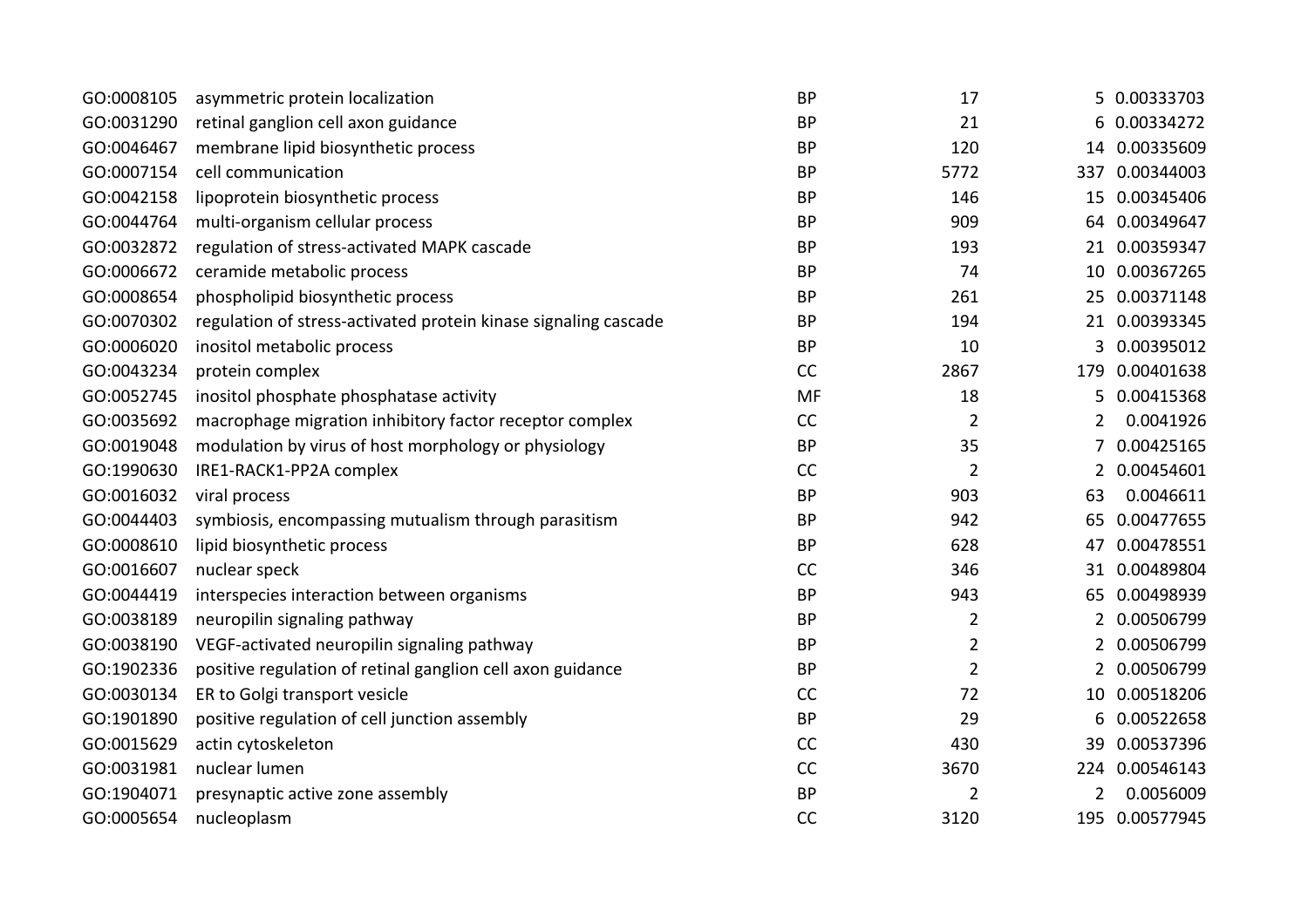| GO:0016308 | 1-phosphatidylinositol-4-phosphate 5-kinase activity                             | MF        | 7              |                | 3 0.00595276   |
|------------|----------------------------------------------------------------------------------|-----------|----------------|----------------|----------------|
| GO:0046292 | formaldehyde metabolic process                                                   | <b>BP</b> | 3              | 2              | 0.00603267     |
| GO:0086023 | adrenergic receptor signaling pathway involved in heart process                  | <b>BP</b> | 6              | 3              | 0.00645875     |
| GO:0002526 | acute inflammatory response                                                      | <b>BP</b> | 129            |                | 12 0.00666124  |
| GO:2001201 | regulation of transforming growth factor-beta secretion                          | <b>BP</b> | 3              | 2              | 0.00668464     |
| GO:0039519 | modulation by virus of host autophagy                                            | <b>BP</b> | $\overline{2}$ | $\overline{2}$ | 0.00689456     |
| GO:0051894 | positive regulation of focal adhesion assembly                                   | <b>BP</b> | 23             | 5              | 0.00714018     |
| GO:0032559 | adenyl ribonucleotide binding                                                    | MF        | 1434           | 101            | 0.00716579     |
| GO:0051403 | stress-activated MAPK cascade                                                    | <b>BP</b> | 237            |                | 23 0.00721209  |
| GO:1901897 | regulation of relaxation of cardiac muscle                                       | <b>BP</b> | 7              | 3              | 0.00729083     |
| GO:0042522 | regulation of tyrosine phosphorylation of Stat5 protein                          | <b>BP</b> | 19             | 4              | 0.00747008     |
| GO:0008309 | double-stranded DNA exodeoxyribonuclease activity                                | MF        | 3              | 2              | 0.00762377     |
| GO:0006021 | inositol biosynthetic process                                                    | <b>BP</b> | 4              | 2              | 0.00764476     |
| GO:0046966 | thyroid hormone receptor binding                                                 | MF        | 26             | 5.             | 0.00764788     |
| GO:0045017 | glycerolipid biosynthetic process                                                | <b>BP</b> | 246            |                | 23 0.00766656  |
| GO:0019054 | modulation by virus of host process                                              | <b>BP</b> | 22             | 5.             | 0.00768138     |
| GO:0007289 | spermatid nucleus differentiation                                                | <b>BP</b> | 18             | 4              | 0.00773307     |
| GO:0043084 | penile erection                                                                  | <b>BP</b> | 9              | 3              | 0.00824165     |
| GO:0042978 | ornithine decarboxylase activator activity                                       | MF        | 3              | 2              | 0.00827507     |
| GO:0035745 | T-helper 2 cell cytokine production                                              | <b>BP</b> | 9              | 3              | 0.00835817     |
| GO:0090501 | RNA phosphodiester bond hydrolysis                                               | <b>BP</b> | 126            |                | 13 0.00836227  |
| GO:0030554 | adenyl nucleotide binding                                                        | MF        | 1445           |                | 101 0.00844092 |
| GO:0007165 | signal transduction                                                              | <b>BP</b> | 5267           |                | 301 0.00905068 |
| GO:0033078 | extrathymic T cell differentiation                                               | <b>BP</b> | 3              | 2              | 0.00907498     |
| GO:0030224 | monocyte differentiation                                                         | <b>BP</b> | 32             | 6              | 0.00907855     |
| GO:1903131 | mononuclear cell differentiation                                                 | <b>BP</b> | 32             | 6              | 0.00907855     |
| GO:0060488 | orthogonal dichotomous subdivision of terminal units involved in lung branchinBP |           | $\overline{2}$ |                | 0.00909651     |
| GO:0060489 | planar dichotomous subdivision of terminal units involved in lung branching mcBP |           | $\overline{2}$ | 2              | 0.00909651     |
| GO:0060490 | lateral sprouting involved in lung morphogenesis                                 | <b>BP</b> | $\overline{2}$ |                | 0.00909651     |
| GO:0071407 | cellular response to organic cyclic compound                                     | <b>BP</b> | 521            |                | 42 0.00931679  |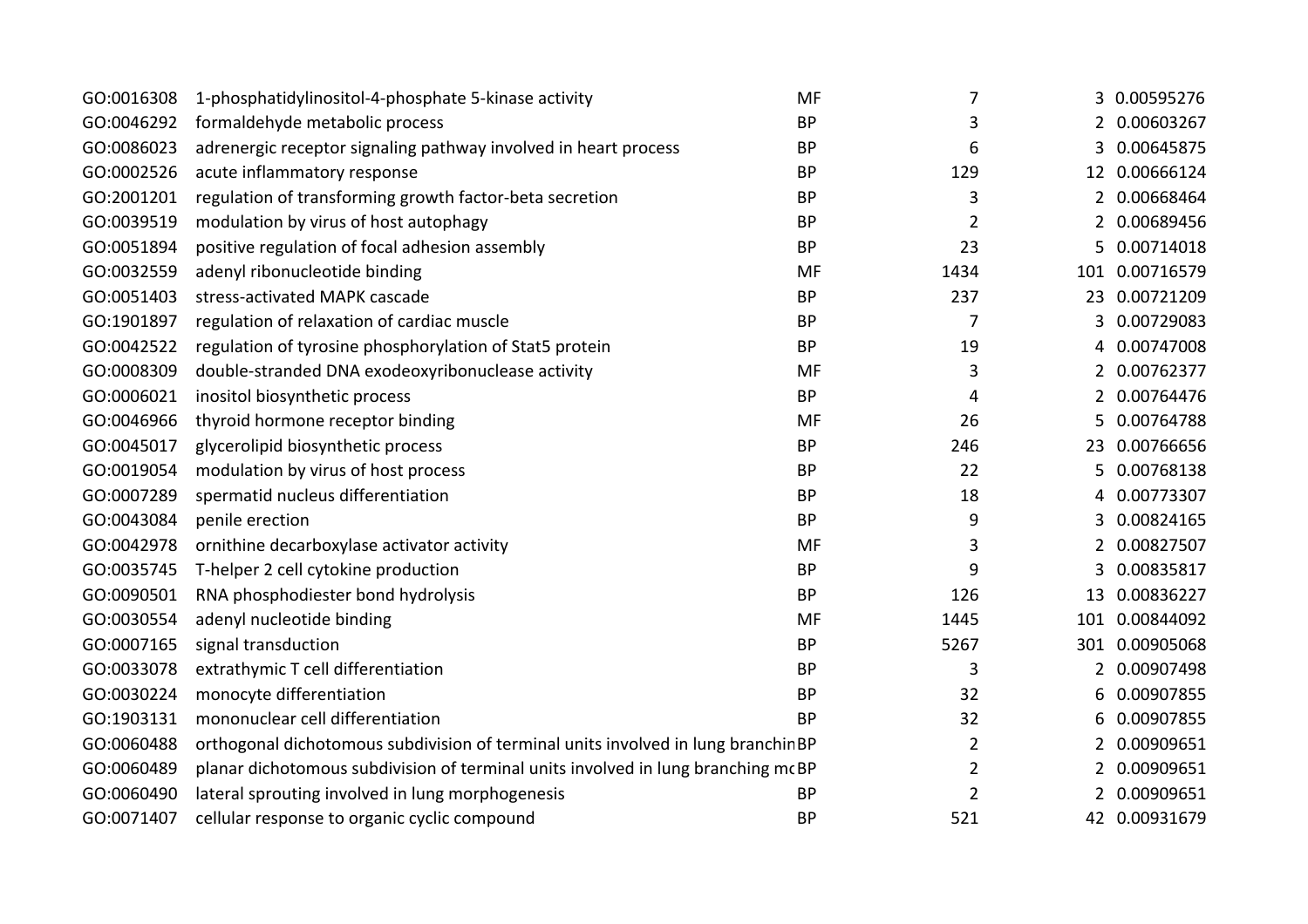| GO:0016307 | phosphatidylinositol phosphate kinase activity                         | MF        | 17             |    | 4 0.00938723   |
|------------|------------------------------------------------------------------------|-----------|----------------|----|----------------|
| GO:0030073 | insulin secretion                                                      | <b>BP</b> | 193            |    | 20 0.00949439  |
| GO:0046474 | glycerophospholipid biosynthetic process                               | <b>BP</b> | 221            |    | 21 0.00953309  |
| GO:0006379 | mRNA cleavage                                                          | <b>BP</b> | 24             | 5  | 0.00967791     |
| GO:0031098 | stress-activated protein kinase signaling cascade                      | <b>BP</b> | 243            |    | 23 0.00969233  |
| GO:0046328 | regulation of JNK cascade                                              | <b>BP</b> | 157            | 17 | 0.00973626     |
| GO:0002474 | antigen processing and presentation of peptide antigen via MHC class I | <b>BP</b> | 88             | 10 | 0.0097555      |
| GO:1901898 | negative regulation of relaxation of cardiac muscle                    | <b>BP</b> | $\overline{2}$ | 2  | 0.00984753     |
| GO:0016309 | 1-phosphatidylinositol-5-phosphate 4-kinase activity                   | MF        | 3              | 2  | 0.01002867     |
| GO:0005579 | membrane attack complex                                                | CC        | $\overline{7}$ | 2  | 0.01049544     |
| GO:0012507 | ER to Golgi transport vesicle membrane                                 | CC        | 55             | 8  | 0.01050409     |
| GO:1904430 | negative regulation of t-circle formation                              | <b>BP</b> | 3              | 2  | 0.01056236     |
| GO:0097484 | dendrite extension                                                     | <b>BP</b> | 27             | 6  | 0.01071722     |
| GO:0051117 | ATPase binding                                                         | MF        | 75             | 9  | 0.0108841      |
| GO:1903859 | regulation of dendrite extension                                       | <b>BP</b> | 19             | 5  | 0.01125674     |
| GO:0050795 | regulation of behavior                                                 | <b>BP</b> | 63             | 8  | 0.01137596     |
| GO:0001954 | positive regulation of cell-matrix adhesion                            | <b>BP</b> | 45             |    | 0.01141635     |
| GO:0052659 | inositol-1,3,4,5-tetrakisphosphate 5-phosphatase activity              | MF        | 8              | 3  | 0.01149935     |
| GO:0050896 | response to stimulus                                                   | <b>BP</b> | 7795           |    | 423 0.01152445 |
| GO:0009266 | response to temperature stimulus                                       | <b>BP</b> | 217            |    | 20 0.01162829  |
| GO:1903393 | positive regulation of adherens junction organization                  | <b>BP</b> | 25             | 5. | 0.01169776     |
| GO:0006637 | acyl-CoA metabolic process                                             | <b>BP</b> | 93             |    | 10 0.01176336  |
| GO:0035383 | thioester metabolic process                                            | <b>BP</b> | 93             |    | 10 0.01176336  |
| GO:0006626 | protein targeting to mitochondrion                                     | <b>BP</b> | 142            | 14 | 0.0118391      |
| GO:0001866 | NK T cell proliferation                                                | <b>BP</b> | 5              |    | 2 0.01184422   |
| GO:0001952 | regulation of cell-matrix adhesion                                     | <b>BP</b> | 93             |    | 12 0.01184572  |
| GO:0009247 | glycolipid biosynthetic process                                        | <b>BP</b> | 54             | 7  | 0.01188496     |
| GO:0006931 | substrate-dependent cell migration, cell attachment to substrate       | <b>BP</b> | 4              | 2  | 0.01194239     |
| GO:0033183 | negative regulation of histone ubiquitination                          | <b>BP</b> | 3              | 2  | 0.01206369     |
| GO:1901314 | regulation of histone H2A K63-linked ubiquitination                    | <b>BP</b> | 3              |    | 2 0.01206369   |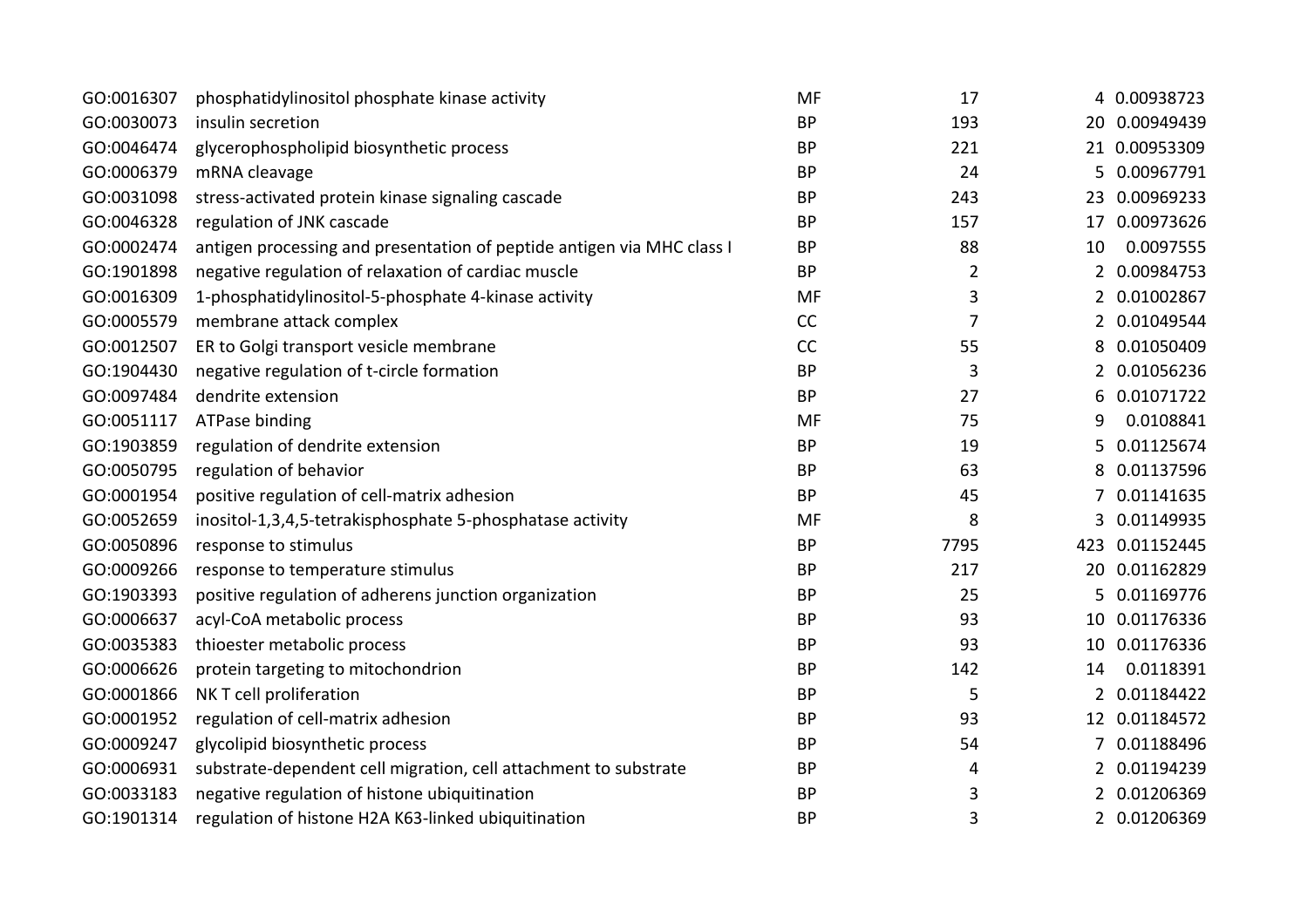| GO:1901315 | negative regulation of histone H2A K63-linked ubiquitination                         | <b>BP</b> | 3    |     | 2 0.01206369 |
|------------|--------------------------------------------------------------------------------------|-----------|------|-----|--------------|
| GO:0043932 | ossification involved in bone remodeling                                             | <b>BP</b> | 4    |     | 2 0.01208474 |
| GO:0006665 | sphingolipid metabolic process                                                       | <b>BP</b> | 135  | 14  | 0.0120974    |
| GO:0006198 | cAMP catabolic process                                                               | <b>BP</b> | 19   | 5   | 0.01213128   |
| GO:0030127 | COPII vesicle coat                                                                   | CC        | 11   | 3   | 0.01219433   |
| GO:0044446 |                                                                                      | CC        | 8183 | 446 | 0.012221     |
|            | intracellular organelle part                                                         |           |      |     |              |
| GO:0030149 | sphingolipid catabolic process                                                       | <b>BP</b> | 20   | 4   | 0.01251657   |
| GO:0035743 | CD4-positive, alpha-beta T cell cytokine production                                  | <b>BP</b> | 11   | 3   | 0.01259614   |
| GO:0030072 | peptide hormone secretion                                                            | <b>BP</b> | 229  | 22  | 0.0129202    |
| GO:0035337 | fatty-acyl-CoA metabolic process                                                     | <b>BP</b> | 49   | 7   | 0.01295512   |
| GO:0003824 | catalytic activity                                                                   | MF        | 5403 | 300 | 0.013026     |
| GO:0071333 | cellular response to glucose stimulus                                                | <b>BP</b> | 111  | 13  | 0.01305485   |
| GO:0030150 | protein import into mitochondrial matrix                                             | <b>BP</b> | 14   | 3   | 0.01305499   |
| GO:1990709 | presynaptic active zone organization                                                 | <b>BP</b> | 3    | 2   | 0.0131097    |
| GO:1901681 | sulfur compound binding                                                              | <b>MF</b> | 217  | 20  | 0.0132399    |
| GO:0033130 | acetylcholine receptor binding                                                       | <b>MF</b> | 8    | 3   | 0.01328804   |
| GO:0061630 | ubiquitin protein ligase activity                                                    | MF        | 188  | 17  | 0.01383422   |
| GO:0042157 | lipoprotein metabolic process                                                        | <b>BP</b> | 202  | 17  | 0.01394988   |
| GO:0022614 | membrane to membrane docking                                                         | <b>BP</b> | 4    | 2   | 0.01396601   |
| GO:0005883 | neurofilament                                                                        | CC        | 8    | 3   | 0.01397079   |
| GO:1903223 | positive regulation of oxidative stress-induced neuron death                         | <b>BP</b> | 3    | 2   | 0.01408213   |
| GO:1903378 | positive regulation of oxidative stress-induced neuron intrinsic apoptotic signal BP |           | 3    | 2   | 0.01408213   |
| GO:0051893 | regulation of focal adhesion assembly                                                | <b>BP</b> | 49   | 8   | 0.01428769   |
| GO:0090109 | regulation of cell-substrate junction assembly                                       | <b>BP</b> | 49   | 8   | 0.01428769   |
| GO:0035384 | thioester biosynthetic process                                                       | <b>BP</b> | 62   | 8   | 0.01432758   |
| GO:0071616 | acyl-CoA biosynthetic process                                                        | <b>BP</b> | 62   | 8   | 0.01432758   |
| GO:0002438 | acute inflammatory response to antigenic stimulus                                    | <b>BP</b> | 20   |     | 0.01454009   |
| GO:0000827 | inositol-1,3,4,5,6-pentakisphosphate kinase activity                                 | <b>MF</b> | 5    | 2   | 0.01454804   |
| GO:0000828 | inositol hexakisphosphate kinase activity                                            | MF        | 5    | 2   | 0.01454804   |
| GO:0000829 | inositol heptakisphosphate kinase activity                                           | MF        | 5    |     | 2 0.01454804 |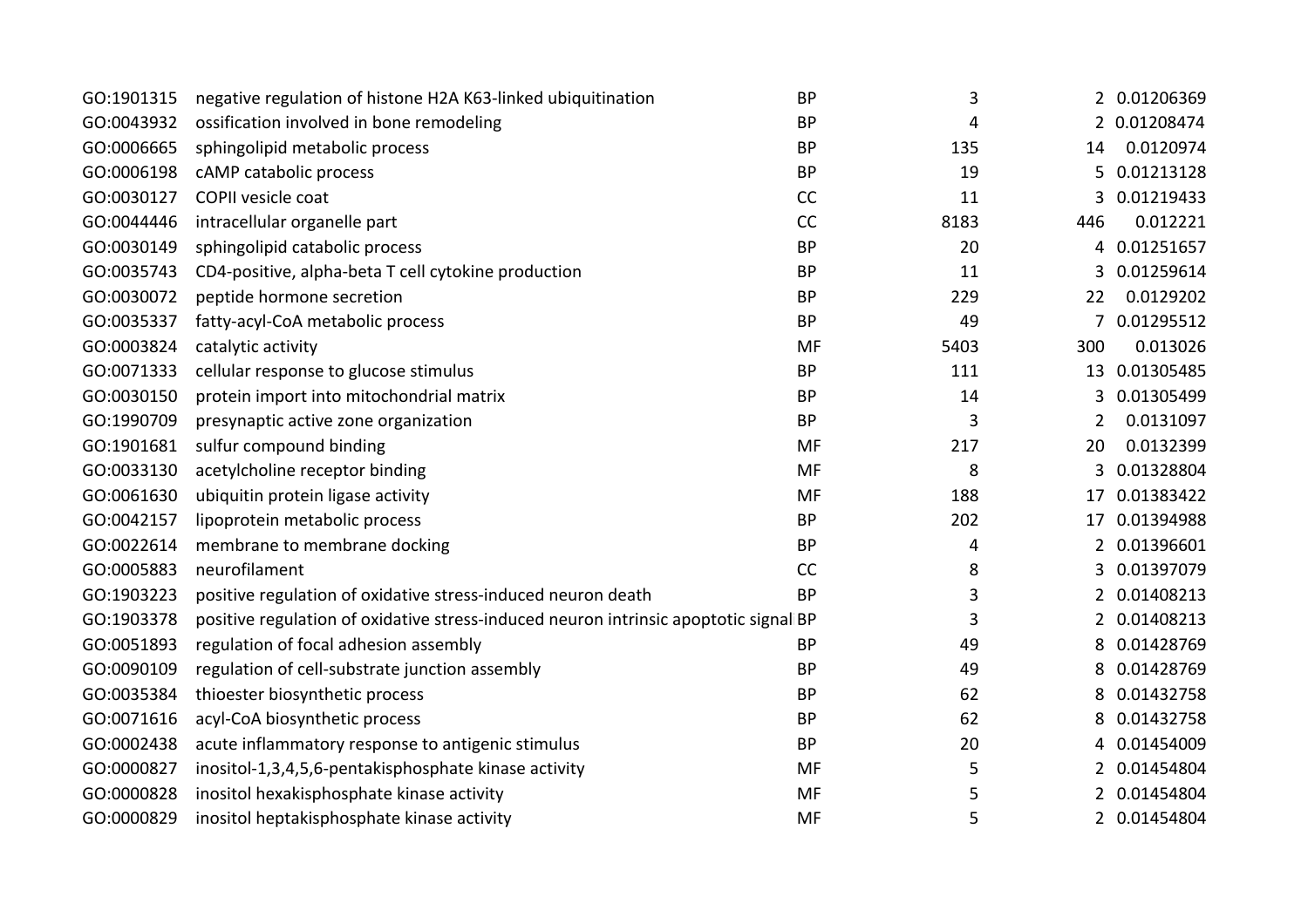| GO:0000832 | inositol hexakisphosphate 5-kinase activity                                      | MF        | 5    |                       | 2 0.01454804   |
|------------|----------------------------------------------------------------------------------|-----------|------|-----------------------|----------------|
| GO:0052723 | inositol hexakisphosphate 1-kinase activity                                      | <b>MF</b> | 5    |                       | 2 0.01454804   |
| GO:0052724 | inositol hexakisphosphate 3-kinase activity                                      | <b>MF</b> | 5    |                       | 2 0.01454804   |
| GO:0008287 | protein serine/threonine phosphatase complex                                     | CC        | 48   | 7                     | 0.01457179     |
| GO:1903293 | phosphatase complex                                                              | <b>CC</b> | 48   |                       | 0.01457179     |
| GO:0042752 | regulation of circadian rhythm                                                   | <b>BP</b> | 95   |                       | 11 0.01480754  |
| GO:0044613 | nuclear pore central transport channel                                           | CC        | 5    |                       | 2 0.01488118   |
| GO:0060448 | dichotomous subdivision of terminal units involved in lung branching             | <b>BP</b> | 3    | $\mathbf{2}^{\prime}$ | 0.01533521     |
| GO:0090521 | glomerular visceral epithelial cell migration                                    | <b>BP</b> | 4    |                       | 0.01539861     |
| GO:0071331 | cellular response to hexose stimulus                                             | <b>BP</b> | 114  |                       | 13 0.01556402  |
| GO:0035773 | insulin secretion involved in cellular response to glucose stimulus              | <b>BP</b> | 55   | 8                     | 0.01601331     |
| GO:0032991 | macromolecular complex                                                           | CC        | 4509 |                       | 260 0.01614727 |
| GO:1903203 | regulation of oxidative stress-induced neuron death                              | <b>BP</b> | 18   | 4                     | 0.01616113     |
| GO:0071326 | cellular response to monosaccharide stimulus                                     | <b>BP</b> | 115  | 13                    | 0.01627942     |
| GO:0006084 | acetyl-CoA metabolic process                                                     | <b>BP</b> | 32   |                       | 0.01632276     |
| GO:0005524 | ATP binding                                                                      | <b>MF</b> | 1400 |                       | 96 0.01644428  |
| GO:0004298 | threonine-type endopeptidase activity                                            | <b>MF</b> | 21   | 4                     | 0.01651414     |
| GO:0070003 | threonine-type peptidase activity                                                | <b>MF</b> | 21   | 4                     | 0.01651414     |
| GO:0018345 | protein palmitoylation                                                           | <b>BP</b> | 22   | 4                     | 0.01655366     |
| GO:0061659 | ubiquitin-like protein ligase activity                                           | <b>MF</b> | 193  | 17                    | 0.01670946     |
| GO:0042175 | nuclear outer membrane-endoplasmic reticulum membrane network                    | CC        | 963  |                       | 63 0.01676647  |
| GO:0038044 | transforming growth factor-beta secretion                                        | <b>BP</b> | 5    | $\overline{2}$        | 0.01678517     |
| GO:0030029 | actin filament-based process                                                     | <b>BP</b> | 639  |                       | 51 0.01694042  |
| GO:0006066 | alcohol metabolic process                                                        | <b>BP</b> | 284  |                       | 22 0.01717231  |
| GO:0070663 | regulation of leukocyte proliferation                                            | <b>BP</b> | 193  |                       | 16 0.01719067  |
| GO:0051817 | modification of morphology or physiology of other organism involved in symbic BP |           | 91   | 10-                   | 0.01729313     |
| GO:0005839 | proteasome core complex                                                          | <b>CC</b> | 21   | 4                     | 0.01731163     |
| GO:0043001 | Golgi to plasma membrane protein transport                                       | <b>BP</b> | 30   | 5.                    | 0.01744506     |
| GO:0032555 | purine ribonucleotide binding                                                    | MF        | 1748 |                       | 114 0.01748953 |
| GO:0071875 | adrenergic receptor signaling pathway                                            | <b>BP</b> | 20   |                       | 4 0.01755877   |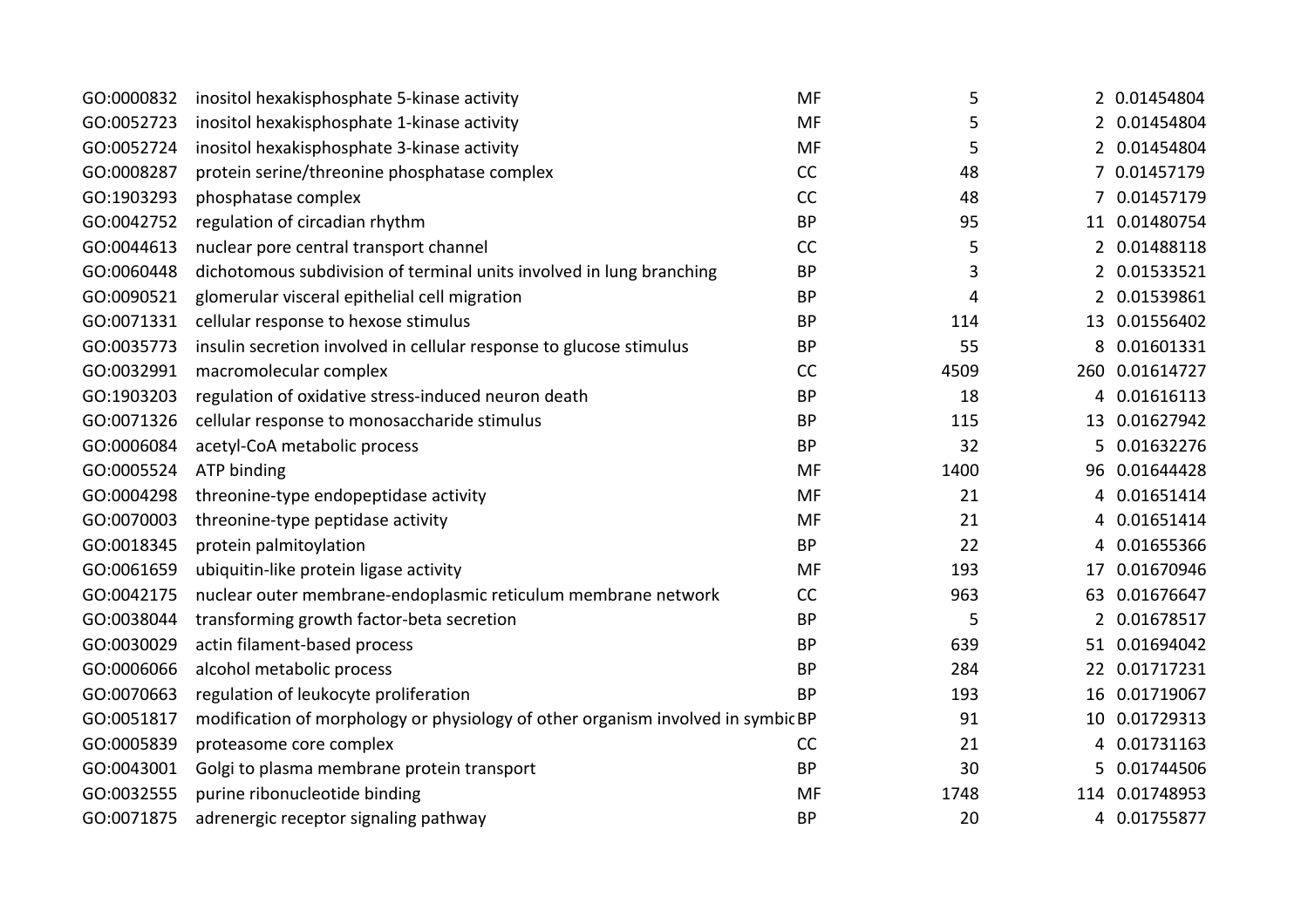| GO:0036475 | neuron death in response to oxidative stress                                           | <b>BP</b> | 19             |                | 4 0.01763383   |
|------------|----------------------------------------------------------------------------------------|-----------|----------------|----------------|----------------|
| GO:0032484 | Ral protein signal transduction                                                        | <b>BP</b> | 3              |                | 2 0.01779056   |
| GO:0032485 | regulation of Ral protein signal transduction                                          | <b>BP</b> | 3              | 2              | 0.01779056     |
| GO:0030292 | protein tyrosine kinase inhibitor activity                                             | MF        | 4              | $\overline{2}$ | 0.01798438     |
| GO:0006596 | polyamine biosynthetic process                                                         | <b>BP</b> | 11             |                | 0.01816255     |
| GO:0045727 | positive regulation of translation                                                     | <b>BP</b> | 98             | 11             | 0.01823228     |
| GO:0060211 | regulation of nuclear-transcribed mRNA poly(A) tail shortening                         | <b>BP</b> | 11             | 3              | 0.01823919     |
| GO:0060213 | positive regulation of nuclear-transcribed mRNA poly(A) tail shortening                | <b>BP</b> | 11             | 3              | 0.01823919     |
| GO:1900045 | negative regulation of protein K63-linked ubiquitination                               | <b>BP</b> | 4              | 2              | 0.01854957     |
| GO:1902915 | negative regulation of protein polyubiquitination                                      | <b>BP</b> | 4              | 2              | 0.01854957     |
| GO:2000257 | regulation of protein activation cascade                                               | <b>BP</b> | 31             | 4              | 0.01940429     |
| GO:0034399 | nuclear periphery                                                                      | CC        | 117            | 13             | 0.0194098      |
| GO:0034605 | cellular response to heat                                                              | <b>BP</b> | 112            |                | 12 0.01971922  |
| GO:0097367 | carbohydrate derivative binding                                                        | <b>MF</b> | 2086           |                | 132 0.01973254 |
| GO:0019706 | protein-cysteine S-palmitoyltransferase activity                                       | MF        | 24             | 4              | 0.01976061     |
| GO:0019707 | protein-cysteine S-acyltransferase activity                                            | <b>MF</b> | 24             | 4              | 0.01976061     |
| GO:0014731 | spectrin-associated cytoskeleton                                                       | CC        | 8              | 3              | 0.01983297     |
| GO:0051953 | negative regulation of amine transport                                                 | <b>BP</b> | 21             | 4              | 0.01987966     |
| GO:0002857 | positive regulation of natural killer cell mediated immune response to tumor ceBP      |           | 7              |                | 0.02037637     |
| GO:0002860 | positive regulation of natural killer cell mediated cytotoxicity directed against tiBP |           | $\overline{7}$ |                | 2 0.02037637   |
| GO:0009311 | oligosaccharide metabolic process                                                      | <b>BP</b> | 53             | 7              | 0.02037961     |
| GO:0017076 | purine nucleotide binding                                                              | <b>MF</b> | 1761           | 114            | 0.02051775     |
| GO:1903391 | regulation of adherens junction organization                                           | <b>BP</b> | 52             | 8              | 0.02062776     |
| GO:0007218 | neuropeptide signaling pathway                                                         | <b>BP</b> | 95             | 9              | 0.02117175     |
| GO:0090534 | calcium ion-transporting ATPase complex                                                | CC        | $\mathbf{1}$   |                | 0.02117787     |
| GO:0032819 | positive regulation of natural killer cell proliferation                               | <b>BP</b> | $\overline{7}$ |                | 2 0.02118271   |
| GO:0023051 | regulation of signaling                                                                | <b>BP</b> | 2929           | 185            | 0.02133427     |
| GO:0046466 | membrane lipid catabolic process                                                       | <b>BP</b> | 23             | 4              | 0.0214497      |
| GO:0051701 | interaction with host                                                                  | <b>BP</b> | 187            | 17             | 0.02155885     |
| GO:0070534 | protein K63-linked ubiquitination                                                      | <b>BP</b> | 41             | 6              | 0.02162296     |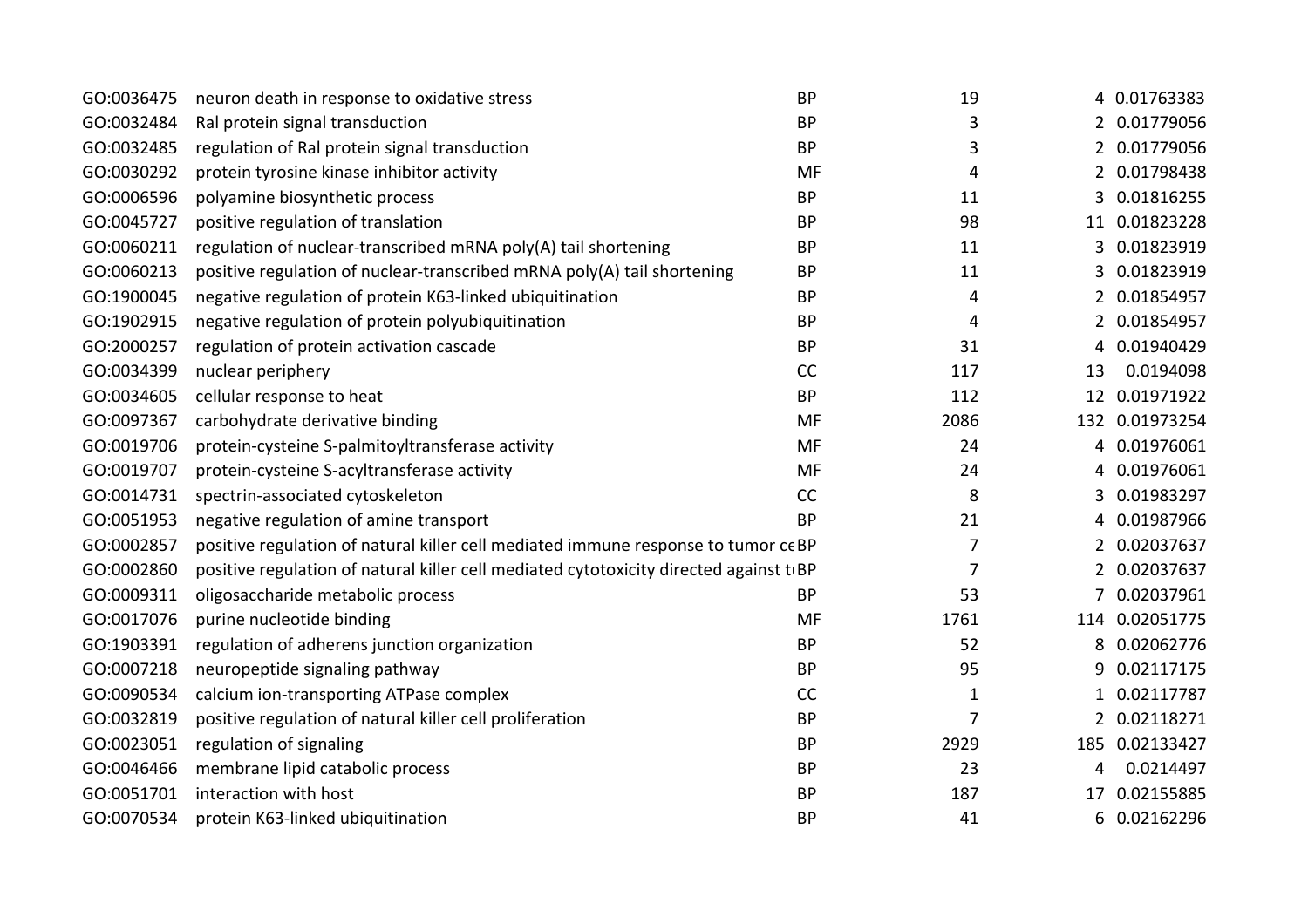| GO:0032553 | ribonucleotide binding                                                 | <b>MF</b> | 1765           |                | 114 0.02186986 |
|------------|------------------------------------------------------------------------|-----------|----------------|----------------|----------------|
| GO:0005672 | transcription factor TFIIA complex                                     | CC        | 5              |                | 2 0.02187438   |
| GO:0005280 | hydrogen: amino acid symporter activity                                | MF        | 6              | 2              | 0.02203459     |
| GO:0044711 | single-organism biosynthetic process                                   | <b>BP</b> | 1404           |                | 86 0.02204823  |
| GO:0086103 | G-protein coupled receptor signaling pathway involved in heart process | <b>BP</b> | 9              | 3              | 0.0223807      |
| GO:0016831 | carboxy-lyase activity                                                 | <b>MF</b> | 34             | 5              | 0.02257144     |
| GO:0045670 | regulation of osteoclast differentiation                               | <b>BP</b> | 61             |                | 0.02257337     |
| GO:0046904 | calcium oxalate binding                                                | MF        | $\mathbf{1}$   | 1              | 0.02266888     |
| GO:0090407 | organophosphate biosynthetic process                                   | <b>BP</b> | 613            |                | 43 0.02277382  |
| GO:0045189 | connective tissue growth factor biosynthetic process                   | <b>BP</b> | $\mathbf{1}$   | 1              | 0.02280599     |
| GO:0070351 | negative regulation of white fat cell proliferation                    | <b>BP</b> | 1              |                | 0.02280599     |
| GO:0005744 | mitochondrial inner membrane presequence translocase complex           | CC        | $\overline{7}$ | $\overline{2}$ | 0.02295781     |
| GO:0005912 | adherens junction                                                      | CC        | 474            | 40             | 0.02298922     |
| GO:0042523 | positive regulation of tyrosine phosphorylation of Stat5 protein       | <b>BP</b> | 16             | 3.             | 0.02305059     |
| GO:0005789 | endoplasmic reticulum membrane                                         | <b>CC</b> | 944            | 61             | 0.02326598     |
| GO:0044267 | cellular protein metabolic process                                     | <b>BP</b> | 4569           |                | 259 0.02328502 |
| GO:0002673 | regulation of acute inflammatory response                              | <b>BP</b> | 69             |                | 0.02332521     |
| GO:0045586 | regulation of gamma-delta T cell differentiation                       | <b>BP</b> | 5              | 2              | 0.02336352     |
| GO:0043647 | inositol phosphate metabolic process                                   | <b>BP</b> | 65             | 8              | 0.02341029     |
| GO:0071889 | 14-3-3 protein binding                                                 | <b>MF</b> | 23             | 5              | 0.02372854     |
| GO:0009214 | cyclic nucleotide catabolic process                                    | <b>BP</b> | 22             | 5              | 0.02381331     |
| GO:0071322 | cellular response to carbohydrate stimulus                             | <b>BP</b> | 122            | 13             | 0.0240213      |
| GO:0045071 | negative regulation of viral genome replication                        | <b>BP</b> | 50             | 6              | 0.02427301     |
| GO:1902047 | polyamine transmembrane transport                                      | <b>BP</b> | 5              | 2              | 0.02428517     |
| GO:1902267 | regulation of polyamine transmembrane transport                        | <b>BP</b> | 5              | 2              | 0.02428517     |
| GO:0071495 | cellular response to endogenous stimulus                               | <b>BP</b> | 1187           | 83             | 0.02440876     |
| GO:0046030 | inositol trisphosphate phosphatase activity                            | MF        | 10             | 3              | 0.02453239     |
| GO:0052743 | inositol tetrakisphosphate phosphatase activity                        | <b>MF</b> | 10             | 3              | 0.02455946     |
| GO:0006595 | polyamine metabolic process                                            | <b>BP</b> | 13             |                | 0.02464934     |
| GO:0015937 | coenzyme A biosynthetic process                                        | <b>BP</b> | 10             |                | 3 0.02468138   |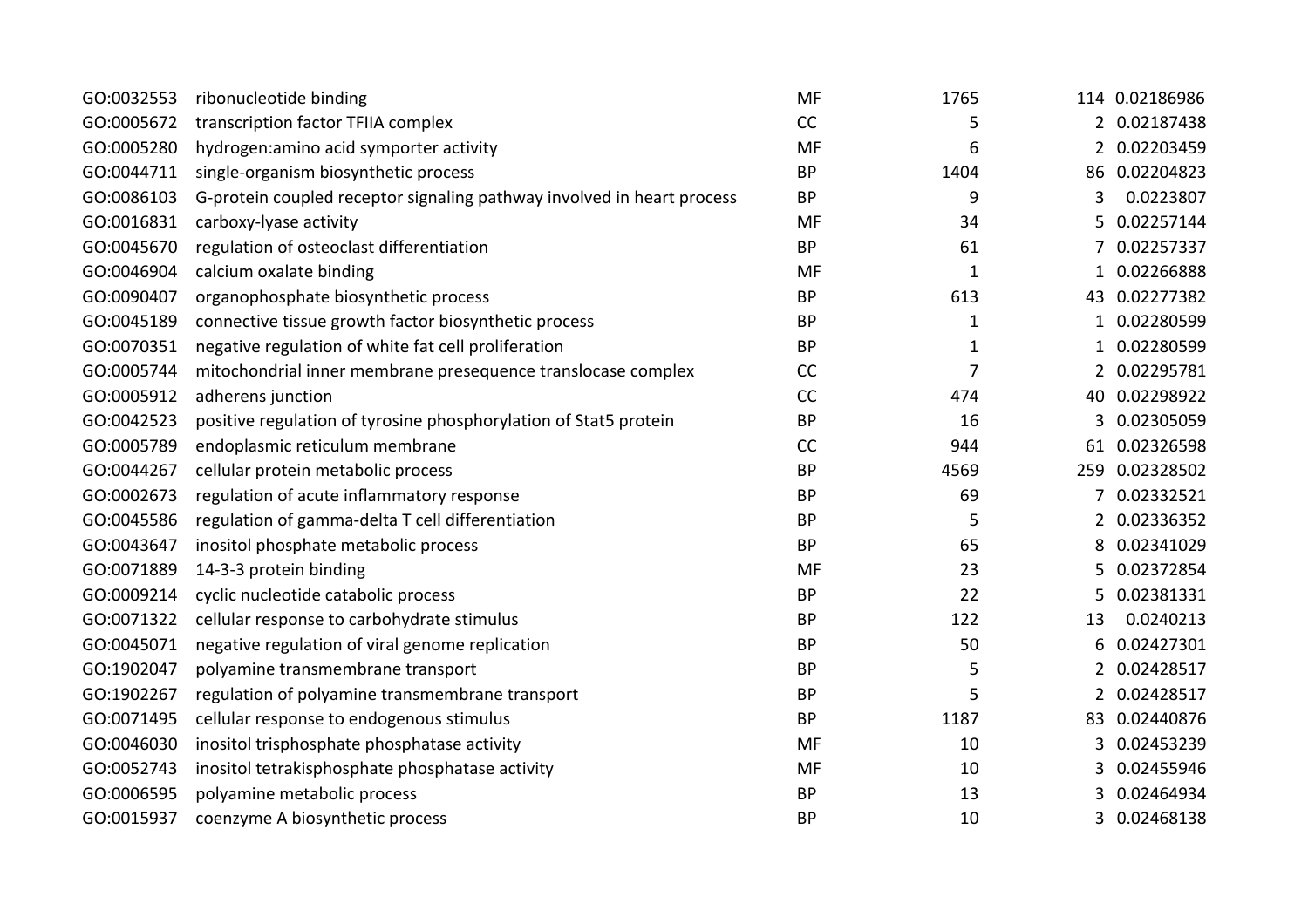| GO:2000266 | regulation of blood coagulation, intrinsic pathway                                     | <b>BP</b> | $\mathbf{1}$ | 1            | 0.0248349      |
|------------|----------------------------------------------------------------------------------------|-----------|--------------|--------------|----------------|
| GO:0034250 | positive regulation of cellular amide metabolic process                                | <b>BP</b> | 114          |              | 12 0.02486851  |
| GO:0032021 | <b>NELF</b> complex                                                                    | <b>CC</b> | 4            | $2^{\circ}$  | 0.02488326     |
| GO:0060600 | dichotomous subdivision of an epithelial terminal unit                                 | <b>BP</b> | 10           | 3            | 0.02491386     |
| GO:0002355 | detection of tumor cell                                                                | <b>BP</b> | $\mathbf{1}$ |              | 0.02494431     |
| GO:0016363 | nuclear matrix                                                                         | CC        | 96           |              | 11 0.02495011  |
| GO:0034390 | smooth muscle cell apoptotic process                                                   | <b>BP</b> | 15           | 3            | 0.0252691      |
| GO:0034391 | regulation of smooth muscle cell apoptotic process                                     | <b>BP</b> | 15           | 3            | 0.0252691      |
| GO:0046488 | phosphatidylinositol metabolic process                                                 | <b>BP</b> | 207          |              | 18 0.02533613  |
| GO:0006929 | substrate-dependent cell migration                                                     | <b>BP</b> | 27           | 5.           | 0.02544985     |
| GO:0050670 | regulation of lymphocyte proliferation                                                 | <b>BP</b> | 185          | 15           | 0.0254955      |
| GO:0003363 | lamellipodium assembly involved in ameboidal cell migration                            | <b>BP</b> | $\mathbf{1}$ | $\mathbf{1}$ | 0.02558725     |
| GO:0021816 | extension of a leading process involved in cell motility in cerebral cortex radial (BP |           | 1            | 1            | 0.02558725     |
| GO:0009313 | oligosaccharide catabolic process                                                      | <b>BP</b> | 13           | 3            | 0.02559602     |
| GO:0001621 | ADP receptor activity                                                                  | MF        | 1            |              | 0.02612554     |
| GO:0032944 | regulation of mononuclear cell proliferation                                           | <b>BP</b> | 186          |              | 15 0.02630872  |
| GO:0016740 | transferase activity                                                                   | MF        | 2241         |              | 137 0.02638788 |
| GO:0086089 | voltage-gated potassium channel activity involved in atrial cardiac muscle cell a MF   |           | 4            |              | 2 0.02665573   |
| GO:0006650 | glycerophospholipid metabolic process                                                  | <b>BP</b> | 331          |              | 26 0.02679046  |
| GO:0010646 | regulation of cell communication                                                       | <b>BP</b> | 2879         |              | 181 0.02679276 |
| GO:0043902 | positive regulation of multi-organism process                                          | <b>BP</b> | 157          |              | 14 0.02689547  |
| GO:0045655 | regulation of monocyte differentiation                                                 | <b>BP</b> | 18           | 4            | 0.02691114     |
| GO:0046317 | regulation of glucosylceramide biosynthetic process                                    | <b>BP</b> | 1            |              | 0.02703294     |
| GO:0046318 | negative regulation of glucosylceramide biosynthetic process                           | <b>BP</b> | $\mathbf{1}$ | 1            | 0.02703294     |
| GO:0046879 | hormone secretion                                                                      | <b>BP</b> | 280          |              | 24 0.02722349  |
| GO:1901622 | positive regulation of smoothened signaling pathway involved in dorsal/ventralBP       |           | $\mathbf 1$  | 1            | 0.02733785     |
| GO:0008340 | determination of adult lifespan                                                        | <b>BP</b> | 12           | 3            | 0.02748455     |
| GO:0034198 | cellular response to amino acid starvation                                             | <b>BP</b> | 36           | 5            | 0.02752315     |
| GO:0042771 | intrinsic apoptotic signaling pathway in response to DNA damage by p53 class rBP       |           | 42           |              | 0.02760919     |
| GO:0004523 | RNA-DNA hybrid ribonuclease activity                                                   | MF        | 6            |              | 2 0.02772026   |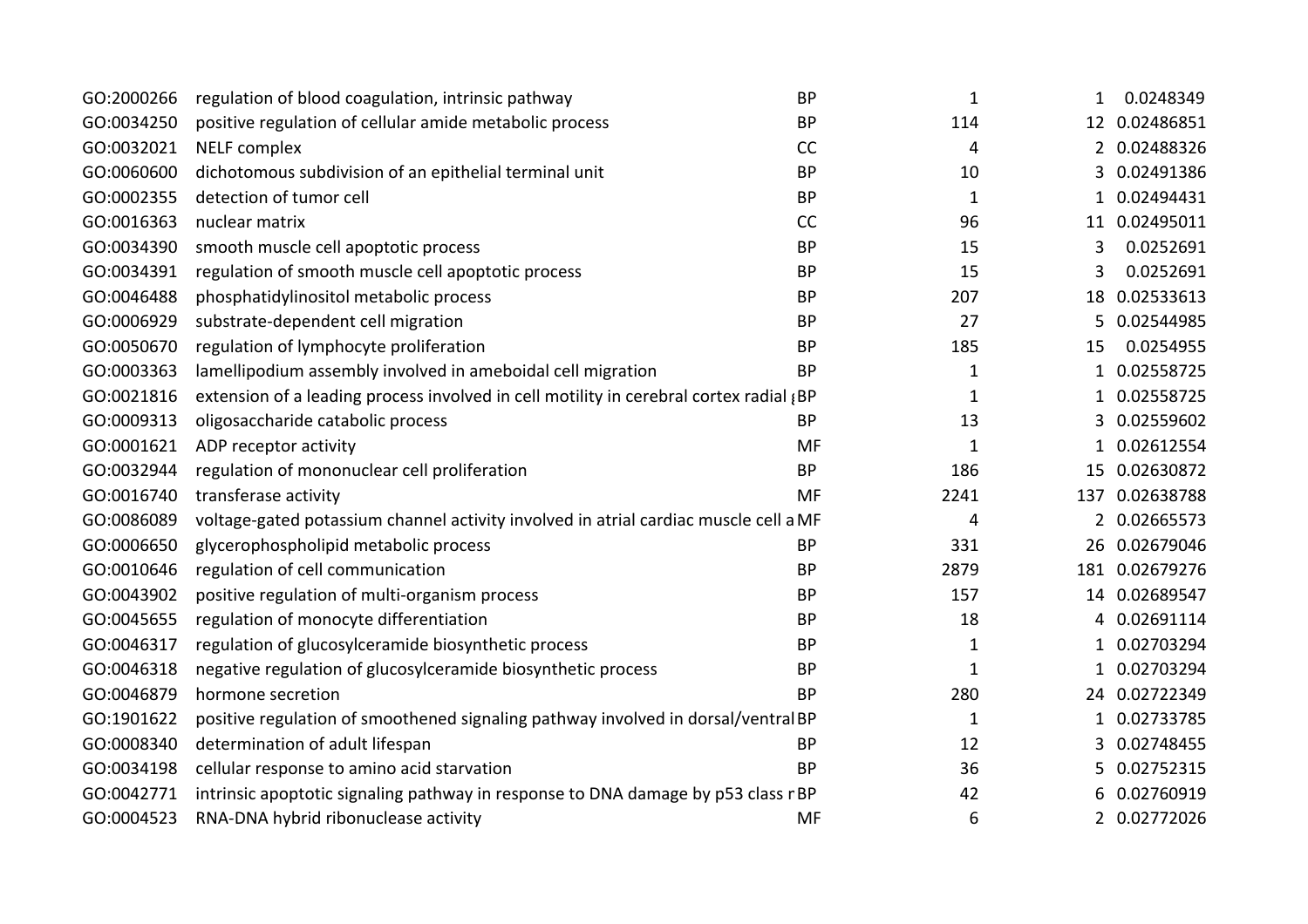| GO:0080008 | Cul4-RING E3 ubiquitin ligase complex                                                 | CC        | 25           |              | 4 0.02783664   |
|------------|---------------------------------------------------------------------------------------|-----------|--------------|--------------|----------------|
| GO:0046949 | fatty-acyl-CoA biosynthetic process                                                   | <b>BP</b> | 43           | 6            | 0.02790741     |
| GO:0003972 | RNA ligase (ATP) activity                                                             | MF        | 1            |              | 0.02793843     |
| GO:0008452 | RNA ligase activity                                                                   | <b>MF</b> | $\mathbf{1}$ | 1            | 0.02793843     |
| GO:0016925 | protein sumoylation                                                                   | <b>BP</b> | 87           | 9            | 0.0280248      |
| GO:0070535 | histone H2A K63-linked ubiquitination                                                 | <b>BP</b> | 5            | 2            | 0.02802512     |
| GO:0006999 | nuclear pore organization                                                             | <b>BP</b> | 15           | 3            | 0.02802847     |
| GO:0000165 | <b>MAPK</b> cascade                                                                   | <b>BP</b> | 824          | 57           | 0.0280611      |
| GO:0004115 | 3',5'-cyclic-AMP phosphodiesterase activity                                           | MF        | 15           | 4            | 0.02822895     |
| GO:0045779 | negative regulation of bone resorption                                                | <b>BP</b> | 12           | 3            | 0.02858834     |
| GO:0002420 | natural killer cell mediated cytotoxicity directed against tumor cell target          | <b>BP</b> | 9            | 2            | 0.02895078     |
| GO:0002423 | natural killer cell mediated immune response to tumor cell                            | <b>BP</b> | 9            | 2            | 0.02895078     |
| GO:0002855 | regulation of natural killer cell mediated immune response to tumor cell              | <b>BP</b> | 9            | 2            | 0.02895078     |
| GO:0002858 | regulation of natural killer cell mediated cytotoxicity directed against tumor cel BP |           | 9            | $2^{\circ}$  | 0.02895078     |
| GO:0004691 | cAMP-dependent protein kinase activity                                                | MF        | 6            | 2            | 0.02895939     |
| GO:0045954 | positive regulation of natural killer cell mediated cytotoxicity                      | <b>BP</b> | 17           | 3            | 0.02917344     |
| GO:1902914 | regulation of protein polyubiquitination                                              | <b>BP</b> | 13           | 3            | 0.02923699     |
| GO:0034511 | U3 snoRNA binding                                                                     | MF        | 6            | 2            | 0.02925924     |
| GO:1902117 | positive regulation of organelle assembly                                             | <b>BP</b> | 57           |              | 0.02925979     |
| GO:0004588 | orotate phosphoribosyltransferase activity                                            | MF        | $\mathbf{1}$ | 1            | 0.02931349     |
| GO:0004590 | orotidine-5'-phosphate decarboxylase activity                                         | MF        | $\mathbf{1}$ |              | 1 0.02931349   |
| GO:0048583 | regulation of response to stimulus                                                    | <b>BP</b> | 3404         |              | 204 0.02933015 |
| GO:0015919 | peroxisomal membrane transport                                                        | <b>BP</b> | 6            |              | 2 0.02940038   |
| GO:0045046 | protein import into peroxisome membrane                                               | <b>BP</b> | 6            | $2^{\circ}$  | 0.02940038     |
| GO:0045671 | negative regulation of osteoclast differentiation                                     | <b>BP</b> | 25           | 4            | 0.02953424     |
| GO:0061077 | chaperone-mediated protein folding                                                    | <b>BP</b> | 64           |              | 0.02957994     |
| GO:0048002 | antigen processing and presentation of peptide antigen                                | <b>BP</b> | 171          |              | 15 0.02966673  |
| GO:0015805 | S-adenosyl-L-methionine transport                                                     | <b>BP</b> | $\mathbf{1}$ | $\mathbf{1}$ | 0.02967396     |
| GO:1901962 | S-adenosyl-L-methionine transmembrane transport                                       | <b>BP</b> | 1            |              | 0.02967396     |
| GO:0000095 | S-adenosyl-L-methionine transmembrane transporter activity                            | MF        | $\mathbf{1}$ |              | 1 0.02967396   |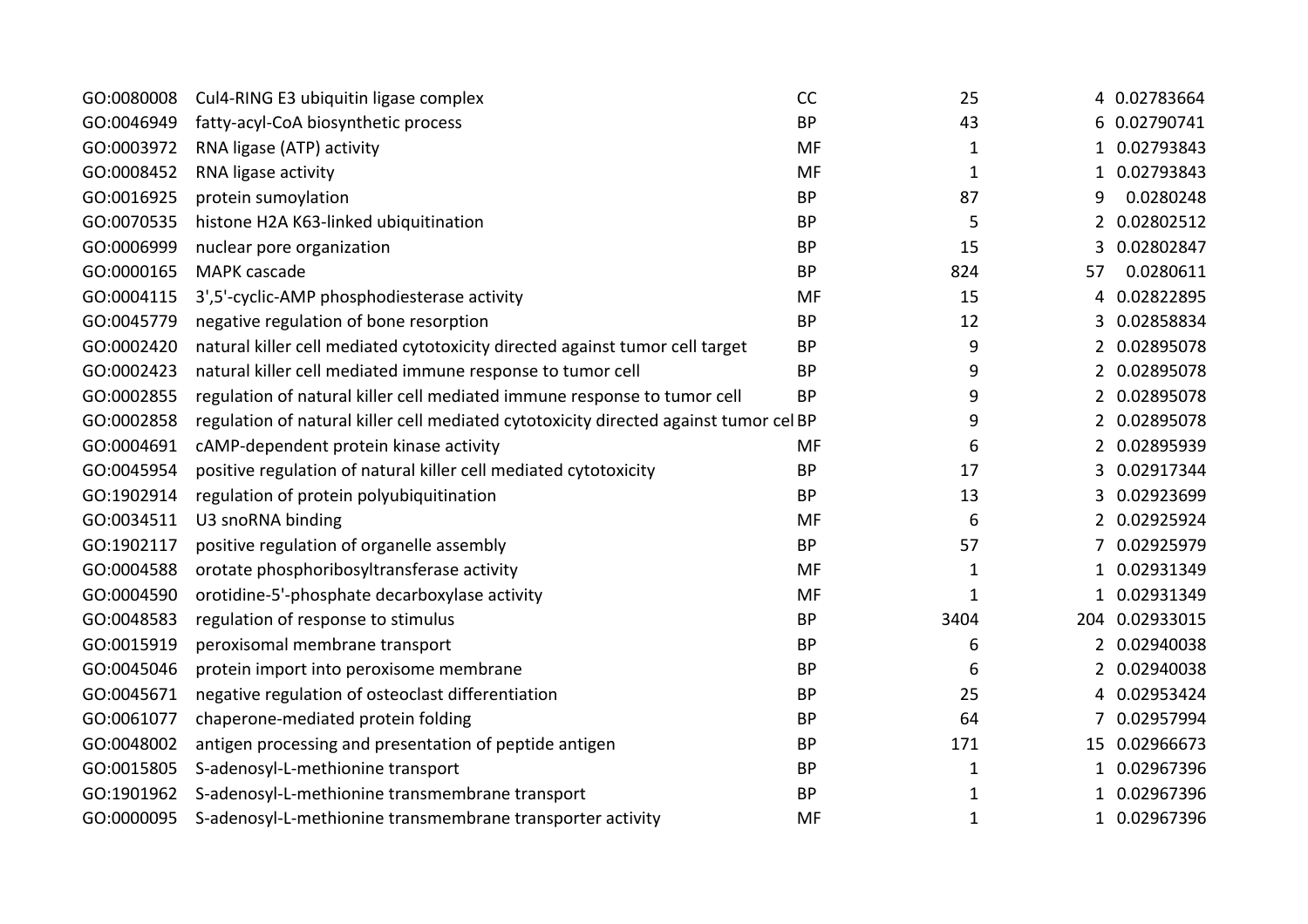| GO:0001931 | uropod                                                                            | CC        | 12           |              | 3 0.02987497 |
|------------|-----------------------------------------------------------------------------------|-----------|--------------|--------------|--------------|
| GO:0031254 | cell trailing edge                                                                | CC        | 12           | 3            | 0.02987497   |
| GO:0098590 | plasma membrane region                                                            | CC        | 904          | 65           | 0.02991434   |
| GO:0045069 | regulation of viral genome replication                                            | <b>BP</b> | 79           | 8            | 0.02994843   |
| GO:0047290 | (alpha-N-acetylneuraminyl-2,3-beta-galactosyl-1,3)-N-acetyl-galactosaminide 6 MF  |           | $\mathbf{1}$ |              | 0.03000895   |
| GO:0007254 | JNK cascade                                                                       | <b>BP</b> | 182          | 17           | 0.03001442   |
| GO:0072655 | establishment of protein localization to mitochondrion                            | <b>BP</b> | 184          | 16           | 0.03001671   |
| GO:0021532 | neural tube patterning                                                            | <b>BP</b> | 38           | 6            | 0.03003212   |
| GO:0005516 | calmodulin binding                                                                | MF        | 183          | 18           | 0.03012825   |
| GO:0042164 | interleukin-12 alpha subunit binding                                              | <b>MF</b> | $\mathbf{1}$ | 1            | 0.0301736    |
| GO:0007196 | adenylate cyclase-inhibiting G-protein coupled glutamate receptor signaling pa BP |           | 9            | 3            | 0.0302033    |
| GO:0034284 | response to monosaccharide                                                        | <b>BP</b> | 183          | 17           | 0.03026816   |
| GO:0014043 | negative regulation of neuron maturation                                          | <b>BP</b> | 4            |              | 0.03032451   |
| GO:0038066 | p38MAPK cascade                                                                   | <b>BP</b> | 33           | 5            | 0.03046748   |
| GO:0072591 | citrate-L-glutamate ligase activity                                               | MF        | $\mathbf{1}$ |              | 0.03063681   |
| GO:2000779 | regulation of double-strand break repair                                          | <b>BP</b> | 43           | 6            | 0.03064347   |
| GO:0006657 | CDP-choline pathway                                                               | <b>BP</b> | 6            |              | 0.03097751   |
| GO:1904247 | positive regulation of polynucleotide adenylyltransferase activity                | <b>BP</b> | $\mathbf{1}$ | $\mathbf{1}$ | 0.03097832   |
| GO:0044422 | organelle part                                                                    | CC        | 8376         | 450          | 0.03100172   |
| GO:0051425 | PTB domain binding                                                                | MF        | 4            | 2            | 0.03110507   |
| GO:0002037 | negative regulation of L-glutamate transport                                      | <b>BP</b> | $\mathbf{1}$ |              | 0.03134414   |
| GO:0001678 | cellular glucose homeostasis                                                      | <b>BP</b> | 124          | 13           | 0.03138965   |
| GO:0023014 | signal transduction by protein phosphorylation                                    | <b>BP</b> | 859          | 59           | 0.03183465   |
| GO:0006687 | glycosphingolipid metabolic process                                               | <b>BP</b> | 59           |              | 0.03195093   |
| GO:0050778 | positive regulation of immune response                                            | <b>BP</b> | 621          | 40           | 0.03199232   |
| GO:0070585 | protein localization to mitochondrion                                             | <b>BP</b> | 186          | 16           | 0.03210575   |
| GO:1901888 | regulation of cell junction assembly                                              | <b>BP</b> | 71           | 9            | 0.03233193   |
| GO:1903959 | regulation of anion transmembrane transport                                       | <b>BP</b> | 32           | 5            | 0.03248225   |
| GO:0070161 | anchoring junction                                                                | CC        | 490          | 40           | 0.03250913   |
| GO:0051886 | negative regulation of timing of anagen                                           | <b>BP</b> | $\mathbf{1}$ | 1            | 0.0326161    |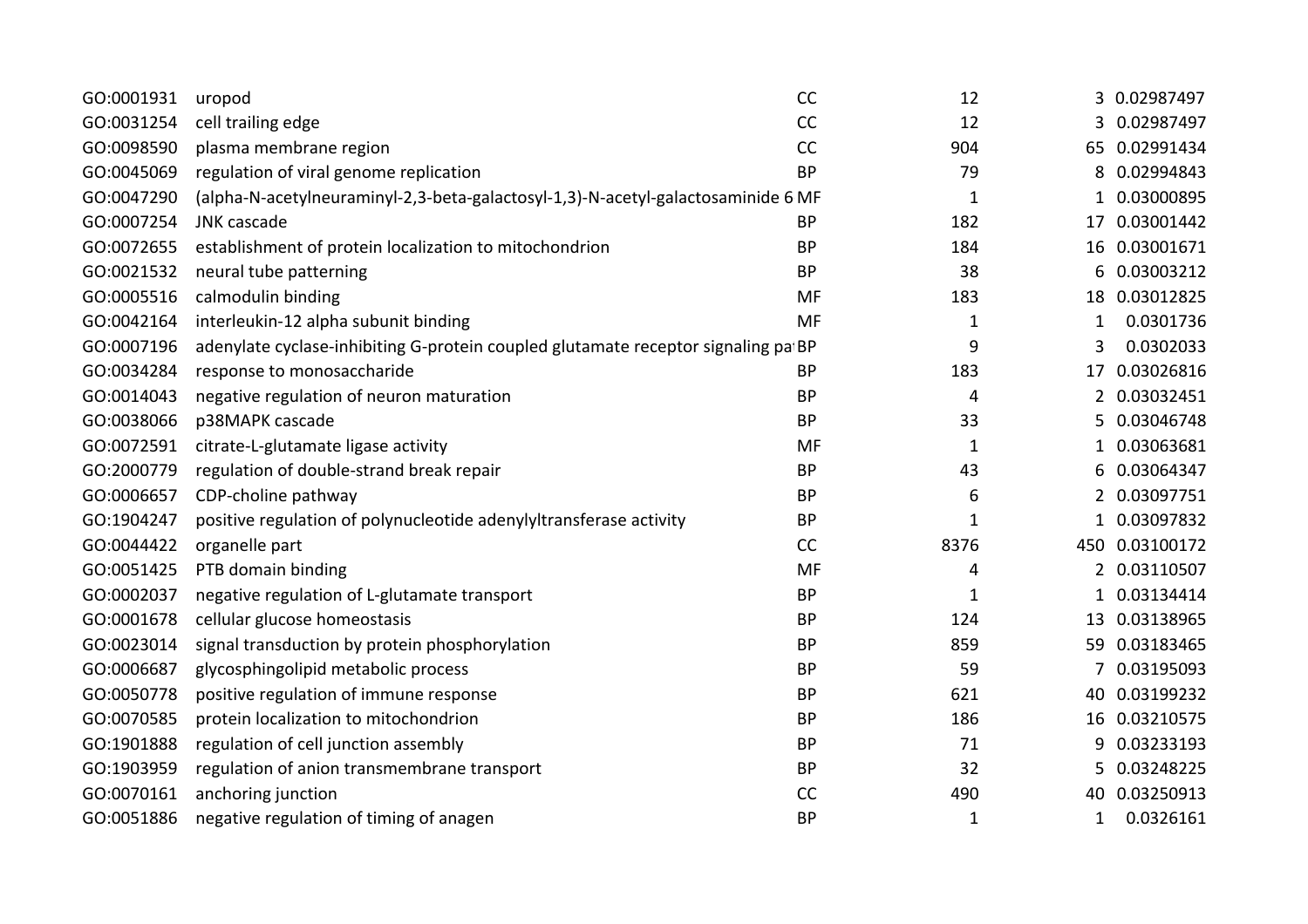| GO:2001203 | positive regulation of transforming growth factor-beta secretion | <b>BP</b> | $\mathbf 1$  | $\mathbf{1}$ | 0.0326161      |
|------------|------------------------------------------------------------------|-----------|--------------|--------------|----------------|
| GO:0000268 | peroxisome targeting sequence binding                            | MF        | 5            |              | 2 0.03263853   |
| GO:1903960 | negative regulation of anion transmembrane transport             | <b>BP</b> | 10           | 3            | 0.03275077     |
| GO:1900130 | regulation of lipid binding                                      | <b>BP</b> | $\mathbf{1}$ | $\mathbf{1}$ | 0.03277561     |
| GO:1900131 | negative regulation of lipid binding                             | <b>BP</b> | 1            | 1            | 0.03277561     |
| GO:0033328 | peroxisome membrane targeting sequence binding                   | MF        | $\mathbf{1}$ | 1            | 0.03277561     |
| GO:0036105 | peroxisome membrane class-1 targeting sequence binding           | MF        | $\mathbf 1$  | $\mathbf{1}$ | 0.03277561     |
| GO:0097110 | scaffold protein binding                                         | MF        | 46           | 7            | 0.0328974      |
| GO:0044089 | positive regulation of cellular component biogenesis             | <b>BP</b> | 442          | 35           | 0.0329127      |
| GO:1902115 | regulation of organelle assembly                                 | <b>BP</b> | 137          |              | 13 0.03305551  |
| GO:0071788 | endoplasmic reticulum tubular network maintenance                | <b>BP</b> | $\mathbf{1}$ | 1            | 0.03325375     |
| GO:0098826 | endoplasmic reticulum tubular network membrane                   | CC        | $\mathbf{1}$ | 1            | 0.03325375     |
| GO:0035336 | long-chain fatty-acyl-CoA metabolic process                      | <b>BP</b> | 46           | 6            | 0.03335009     |
| GO:0050730 | regulation of peptidyl-tyrosine phosphorylation                  | <b>BP</b> | 215          | 18           | 0.0337464      |
| GO:0050656 | 3'-phosphoadenosine 5'-phosphosulfate binding                    | MF        | 6            |              | 2 0.03376717   |
| GO:0032817 | regulation of natural killer cell proliferation                  | <b>BP</b> | 9            |              | 2 0.03405796   |
| GO:0006661 | phosphatidylinositol biosynthetic process                        | <b>BP</b> | 132          |              | 13 0.03410812  |
| GO:1990138 | neuron projection extension                                      | <b>BP</b> | 130          |              | 15 0.03415909  |
| GO:0005829 | cytosol                                                          | CC        | 4535         |              | 257 0.03418401 |
| GO:0006464 | cellular protein modification process                            | <b>BP</b> | 3633         |              | 212 0.03424801 |
| GO:0036211 | protein modification process                                     | <b>BP</b> | 3633         |              | 212 0.03424801 |
| GO:0048104 | establishment of body hair or bristle planar orientation         | <b>BP</b> | 4            |              | 2 0.03427445   |
| GO:0048105 | establishment of body hair planar orientation                    | <b>BP</b> | 4            |              | 2 0.03427445   |
| GO:0006689 | ganglioside catabolic process                                    | <b>BP</b> | 6            | 2            | 0.03431465     |
| GO:0006796 | phosphate-containing compound metabolic process                  | <b>BP</b> | 2934         |              | 175 0.03447154 |
| GO:1904429 | regulation of t-circle formation                                 | <b>BP</b> | 5            |              | 2 0.03451695   |
| GO:0002230 | positive regulation of defense response to virus by host         | <b>BP</b> | 19           | 3            | 0.03458278     |
| GO:0030101 | natural killer cell activation                                   | <b>BP</b> | 57           | 6            | 0.03484002     |
| GO:0090502 | RNA phosphodiester bond hydrolysis, endonucleolytic              | <b>BP</b> | 63           |              | 0.03493938     |
| GO:0051132 | NK T cell activation                                             | <b>BP</b> | 9            |              | 2 0.03501998   |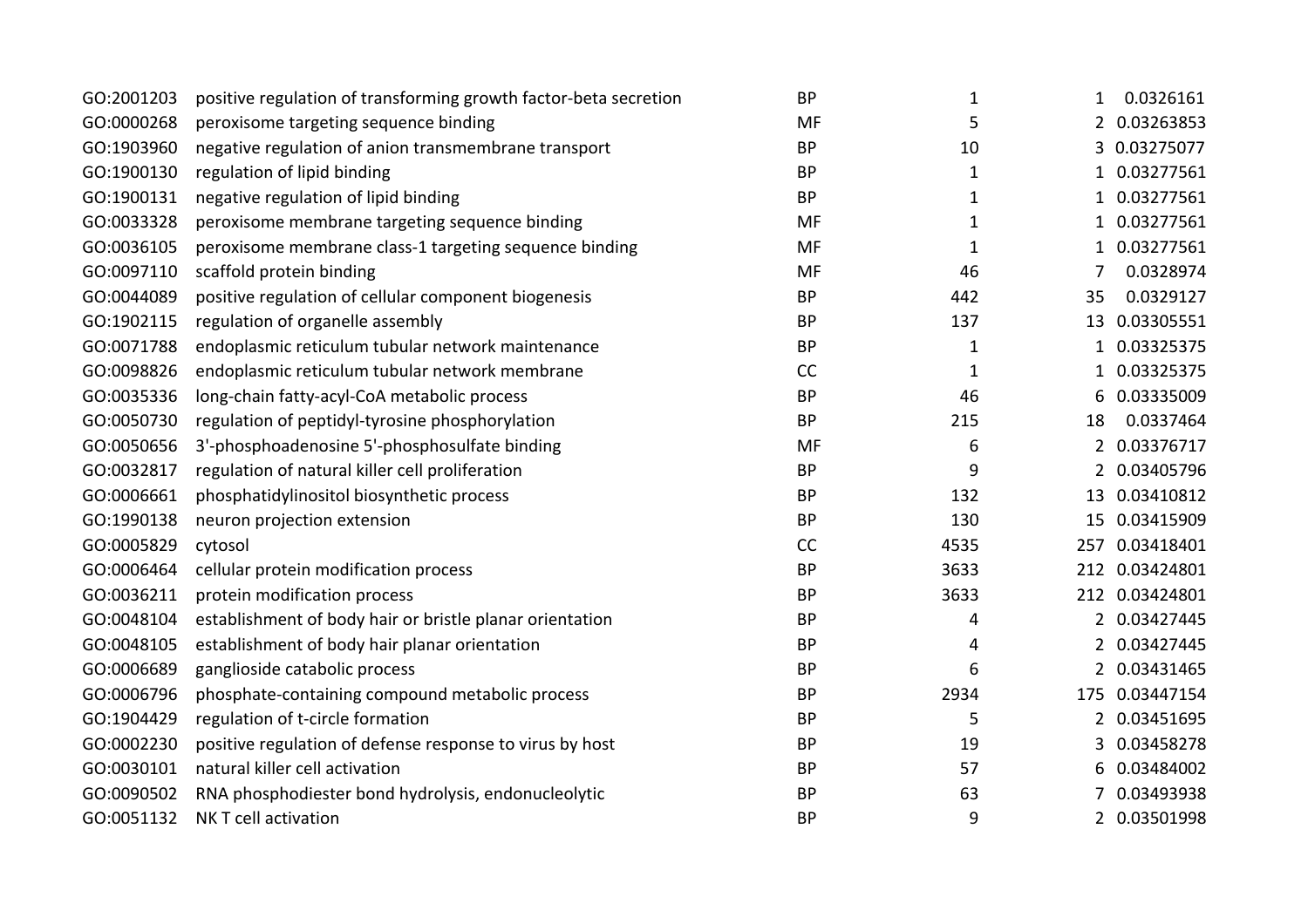|                                                                        |                                                                                                                                                                                                                                                                                                                                                                                                                  |                                                                                                                                |                                                                       | 4 0.03502467            |
|------------------------------------------------------------------------|------------------------------------------------------------------------------------------------------------------------------------------------------------------------------------------------------------------------------------------------------------------------------------------------------------------------------------------------------------------------------------------------------------------|--------------------------------------------------------------------------------------------------------------------------------|-----------------------------------------------------------------------|-------------------------|
|                                                                        |                                                                                                                                                                                                                                                                                                                                                                                                                  |                                                                                                                                |                                                                       | 10 0.03508084           |
|                                                                        |                                                                                                                                                                                                                                                                                                                                                                                                                  |                                                                                                                                |                                                                       | 0.0351669               |
|                                                                        |                                                                                                                                                                                                                                                                                                                                                                                                                  |                                                                                                                                |                                                                       | 0.0351669               |
|                                                                        |                                                                                                                                                                                                                                                                                                                                                                                                                  |                                                                                                                                |                                                                       |                         |
|                                                                        |                                                                                                                                                                                                                                                                                                                                                                                                                  |                                                                                                                                |                                                                       | 24 0.03522836           |
|                                                                        |                                                                                                                                                                                                                                                                                                                                                                                                                  |                                                                                                                                |                                                                       | 0.03542398              |
|                                                                        |                                                                                                                                                                                                                                                                                                                                                                                                                  |                                                                                                                                |                                                                       | 0.03542701              |
|                                                                        |                                                                                                                                                                                                                                                                                                                                                                                                                  |                                                                                                                                |                                                                       | 0.03544204              |
|                                                                        |                                                                                                                                                                                                                                                                                                                                                                                                                  |                                                                                                                                |                                                                       | 0.03546927              |
|                                                                        |                                                                                                                                                                                                                                                                                                                                                                                                                  |                                                                                                                                |                                                                       | 54 0.03549935           |
| phytosphingosine metabolic process                                     | <b>BP</b>                                                                                                                                                                                                                                                                                                                                                                                                        | 1                                                                                                                              |                                                                       | 0.03570446              |
| phytosphingosine biosynthetic process                                  | <b>BP</b>                                                                                                                                                                                                                                                                                                                                                                                                        | $\mathbf{1}$                                                                                                                   | 1                                                                     | 0.03570446              |
| phytoceramidase activity                                               | <b>MF</b>                                                                                                                                                                                                                                                                                                                                                                                                        | 1                                                                                                                              |                                                                       | 0.03570446              |
| EP4 subtype prostaglandin E2 receptor binding                          | <b>MF</b>                                                                                                                                                                                                                                                                                                                                                                                                        | $\mathbf{1}$                                                                                                                   | 1                                                                     | 0.03571057              |
| protein transmembrane import into intracellular organelle              | <b>BP</b>                                                                                                                                                                                                                                                                                                                                                                                                        | 40                                                                                                                             | 5                                                                     | 0.03580137              |
| regulation of Golgi to plasma membrane CFTR protein transport          | <b>BP</b>                                                                                                                                                                                                                                                                                                                                                                                                        | $\mathbf{1}$                                                                                                                   | 1                                                                     | 0.03583594              |
| negative regulation of Golgi to plasma membrane CFTR protein transport | <b>BP</b>                                                                                                                                                                                                                                                                                                                                                                                                        | 1                                                                                                                              |                                                                       | 0.03583594              |
| cytoplasmic sequestering of CFTR protein                               | <b>BP</b>                                                                                                                                                                                                                                                                                                                                                                                                        | $\mathbf{1}$                                                                                                                   | 1                                                                     | 0.03583594              |
| SUMO-targeted ubiquitin ligase complex                                 | CC                                                                                                                                                                                                                                                                                                                                                                                                               | $\mathbf{1}$                                                                                                                   |                                                                       | 0.03601638              |
| positive regulation of dendrite extension                              | <b>BP</b>                                                                                                                                                                                                                                                                                                                                                                                                        | 17                                                                                                                             | 4                                                                     | 0.03611597              |
| formation of extrachromosomal circular DNA                             | <b>BP</b>                                                                                                                                                                                                                                                                                                                                                                                                        | 13                                                                                                                             | 3                                                                     | 0.03624075              |
| t-circle formation                                                     | <b>BP</b>                                                                                                                                                                                                                                                                                                                                                                                                        | 13                                                                                                                             | 3                                                                     | 0.03624075              |
| telomere maintenance via telomere trimming                             | <b>BP</b>                                                                                                                                                                                                                                                                                                                                                                                                        | 13                                                                                                                             | 3                                                                     | 0.03624075              |
| sphingomyelin metabolic process                                        | <b>BP</b>                                                                                                                                                                                                                                                                                                                                                                                                        | 14                                                                                                                             | 3                                                                     | 0.03624968              |
| myosin complex                                                         | <b>CC</b>                                                                                                                                                                                                                                                                                                                                                                                                        | 70                                                                                                                             |                                                                       | 0.03630229              |
| transcription initiation from RNA polymerase II promoter               | BP                                                                                                                                                                                                                                                                                                                                                                                                               | 164                                                                                                                            | 15                                                                    | 0.03635418              |
| phagosome maturation involved in apoptotic cell clearance              | <b>BP</b>                                                                                                                                                                                                                                                                                                                                                                                                        | $\mathbf{1}$                                                                                                                   |                                                                       | 0.03637399              |
| phagolysosome assembly involved in apoptotic cell clearance            | <b>BP</b>                                                                                                                                                                                                                                                                                                                                                                                                        | 1                                                                                                                              | 1                                                                     | 0.03637399              |
| phagosome-lysosome fusion involved in apoptotic cell clearance         | <b>BP</b>                                                                                                                                                                                                                                                                                                                                                                                                        | 1                                                                                                                              |                                                                       | 0.03637399              |
| alpha-N-acetylgalactosaminide alpha-2,6-sialyltransferase activity     | MF                                                                                                                                                                                                                                                                                                                                                                                                               | 6                                                                                                                              |                                                                       | 2 0.03662235            |
|                                                                        | S-acyltransferase activity<br>modification of morphology or physiology of other organism<br>spontaneous neurotransmitter secretion<br>spontaneous synaptic transmission<br>hormone transport<br>phosphorus metabolic process<br>sphingolipid biosynthetic process<br>positive regulation of long-term synaptic potentiation<br>deoxycytidyl transferase activity<br>positive regulation of immune system process | <b>MF</b><br><b>BP</b><br><b>BP</b><br><b>BP</b><br><b>BP</b><br><b>BP</b><br><b>BP</b><br><b>BP</b><br><b>MF</b><br><b>BP</b> | 28<br>111<br>4<br>4<br>290<br>3018<br>82<br>11<br>$\mathbf{1}$<br>873 | 2<br>2<br>179<br>9<br>3 |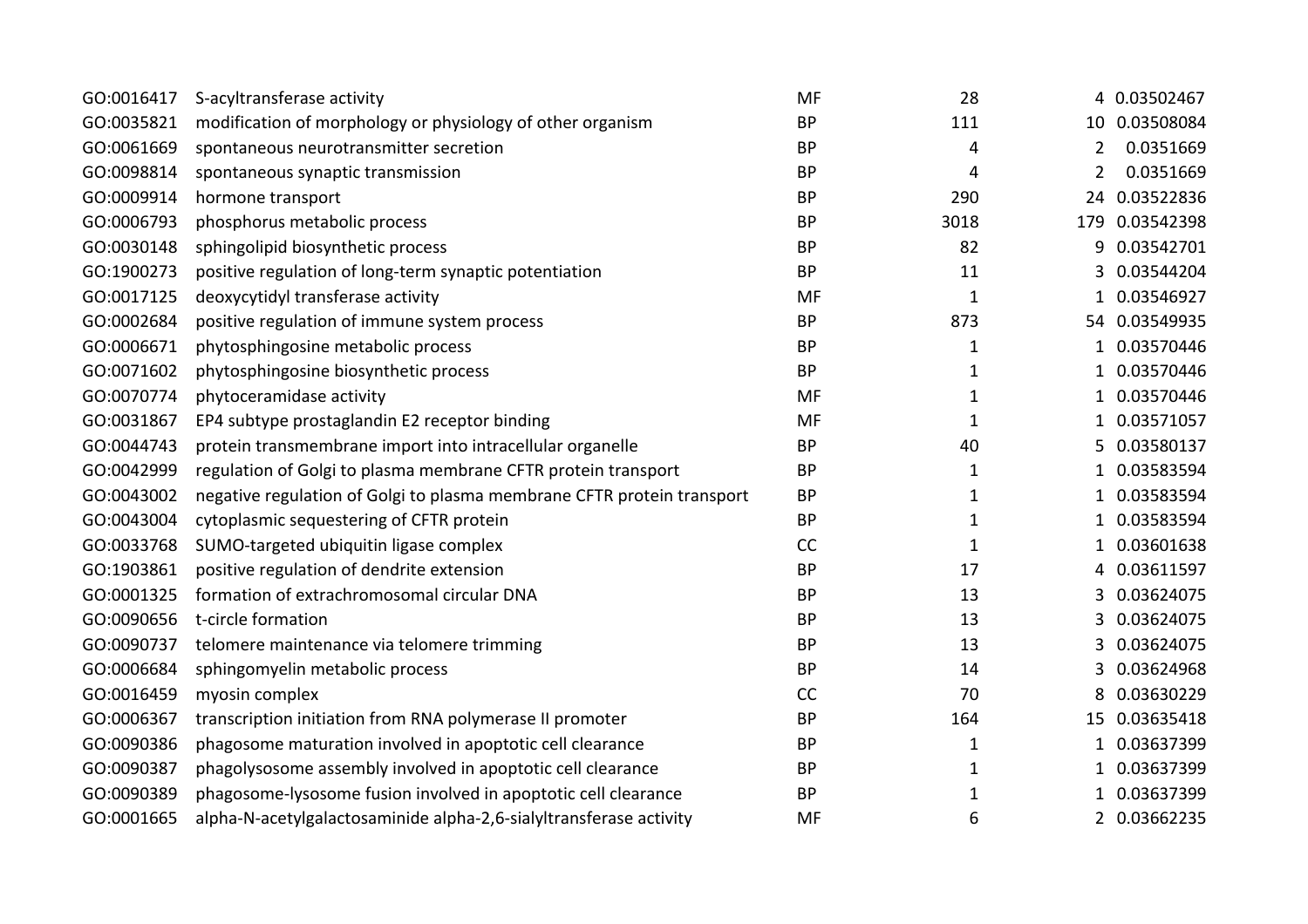| GO:0042979 | ornithine decarboxylase regulator activity                                        | MF        | 6            |                | 2 0.03684325   |
|------------|-----------------------------------------------------------------------------------|-----------|--------------|----------------|----------------|
| GO:0031526 | brush border membrane                                                             | CC        | 49           |                | 6 0.03684393   |
| GO:0090118 | receptor-mediated endocytosis involved in cholesterol transport                   | <b>BP</b> | 5            |                | 2 0.03715919   |
| GO:0035556 | intracellular signal transduction                                                 | <b>BP</b> | 2439         |                | 151 0.03740494 |
| GO:0006397 | mRNA processing                                                                   | <b>BP</b> | 441          |                | 31 0.03746179  |
| GO:0090259 | regulation of retinal ganglion cell axon guidance                                 | <b>BP</b> | 5            |                | 2 0.03759922   |
| GO:0048511 | rhythmic process                                                                  | <b>BP</b> | 304          | 24             | 0.0376298      |
| GO:0043130 | ubiquitin binding                                                                 | MF        | 101          |                | 10 0.03774328  |
| GO:1901077 | regulation of relaxation of muscle                                                | <b>BP</b> | 13           |                | 3 0.03778629   |
| GO:1904358 | positive regulation of telomere maintenance via telomere lengthening              | <b>BP</b> | 34           |                | 5 0.03781866   |
| GO:0023061 | signal release                                                                    | <b>BP</b> | 398          |                | 32 0.03816978  |
| GO:0008049 | male courtship behavior                                                           | <b>BP</b> | $\mathbf{1}$ |                | 1 0.03817971   |
| GO:0061734 | parkin-mediated stimulation of mitophagy in response to mitochondrial depola BP   |           | 5            |                | 2 0.03841248   |
| GO:0035508 | positive regulation of myosin-light-chain-phosphatase activity                    | <b>BP</b> | $\mathbf{1}$ |                | 1 0.03845996   |
| GO:0051246 | regulation of protein metabolic process                                           | <b>BP</b> | 2395         |                | 143 0.03859116 |
| GO:0005643 | nuclear pore                                                                      | CC        | 73           | 7              | 0.03869533     |
| GO:0080163 | regulation of protein serine/threonine phosphatase activity                       | <b>BP</b> | 1            |                | 1 0.03904401   |
| GO:1900073 | regulation of neuromuscular synaptic transmission                                 | <b>BP</b> | $\mathbf{1}$ | 1              | 0.03909406     |
| GO:1900075 | positive regulation of neuromuscular synaptic transmission                        | <b>BP</b> | 1            |                | 0.03909406     |
| GO:0060405 | regulation of penile erection                                                     | <b>BP</b> | 6            |                | 2 0.03923283   |
| GO:1905636 | positive regulation of RNA polymerase II regulatory region sequence-specific DIBP |           | 1            | 1              | 0.03932013     |
| GO:0002836 | positive regulation of response to tumor cell                                     | <b>BP</b> | 9            | $\overline{2}$ | 0.0394745      |
| GO:0002839 | positive regulation of immune response to tumor cell                              | <b>BP</b> | 9            | 2              | 0.0394745      |
| GO:0005861 | troponin complex                                                                  | CC        | 8            | 2              | 0.03950493     |
| GO:0006506 | GPI anchor biosynthetic process                                                   | <b>BP</b> | 30           | 4              | 0.03953397     |
| GO:0044425 | membrane part                                                                     | CC        | 6037         | 317            | 0.03957337     |
| GO:1901078 | negative regulation of relaxation of muscle                                       | <b>BP</b> | 5            |                | 2 0.03961167   |
| GO:0060560 | developmental growth involved in morphogenesis                                    | <b>BP</b> | 191          |                | 20 0.03974058  |
| GO:0017178 | diphthine-ammonia ligase activity                                                 | MF        | 1            |                | 0.0399567      |
| GO:1903792 | negative regulation of anion transport                                            | <b>BP</b> | 22           |                | 4 0.03997129   |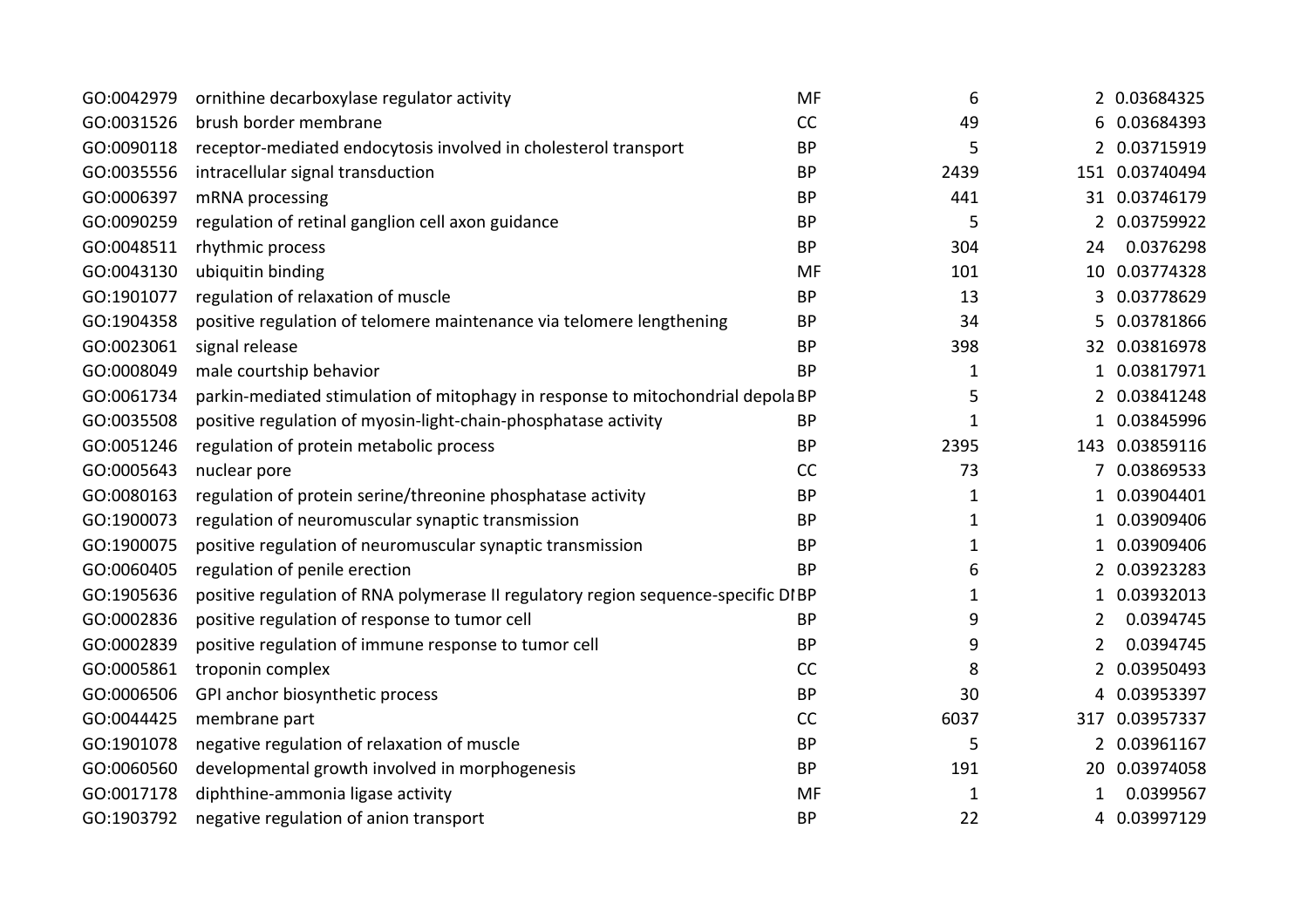| GO:0035255 | ionotropic glutamate receptor binding                    | MF        | 20             |              | 4 0.03998907   |
|------------|----------------------------------------------------------|-----------|----------------|--------------|----------------|
| GO:0032056 | positive regulation of translation in response to stress | <b>BP</b> | 6              |              | 2 0.04002292   |
| GO:0035693 | NOS2-CD74 complex                                        | CC        | 1              | 1            | 0.0401377      |
| GO:0035718 | macrophage migration inhibitory factor binding           | MF        | $\mathbf{1}$   | 1            | 0.0401377      |
| GO:0042658 | MHC class II protein binding, via antigen binding groove | MF        | $\mathbf{1}$   | 1            | 0.0401377      |
| GO:0005903 | brush border                                             | CC        | 93             |              | 10 0.04022848  |
| GO:0071310 | cellular response to organic substance                   | <b>BP</b> | 2134           |              | 131 0.04036646 |
| GO:0009749 | response to glucose                                      | <b>BP</b> | 173            |              | 16 0.04038792  |
| GO:0019538 | protein metabolic process                                | <b>BP</b> | 5123           |              | 283 0.04065971 |
| GO:0035639 | purine ribonucleoside triphosphate binding               | MF        | 1706           |              | 108 0.04073502 |
| GO:0006085 | acetyl-CoA biosynthetic process                          | <b>BP</b> | 18             | 3            | 0.04084107     |
| GO:0070887 | cellular response to chemical stimulus                   | <b>BP</b> | 2584           |              | 154 0.04088728 |
| GO:0050691 | regulation of defense response to virus by host          | <b>BP</b> | 31             | 4            | 0.04095202     |
| GO:0048256 | flap endonuclease activity                               | MF        | 6              |              | 2 0.04098976   |
| GO:0007160 | cell-matrix adhesion                                     | <b>BP</b> | 192            | 18           | 0.0412168      |
| GO:0046643 | regulation of gamma-delta T cell activation              | <b>BP</b> | $\overline{7}$ |              | 2 0.04124802   |
| GO:0033857 | diphosphoinositol-pentakisphosphate kinase activity      | MF        | $\overline{2}$ |              | 1 0.04131061   |
| GO:0090090 | negative regulation of canonical Wnt signaling pathway   | <b>BP</b> | 161            |              | 15 0.04140686  |
| GO:0042129 | regulation of T cell proliferation                       | <b>BP</b> | 140            |              | 11 0.04148912  |
| GO:0004445 | inositol-polyphosphate 5-phosphatase activity            | MF        | 5              |              | 2 0.04162157   |
| GO:0018160 | peptidyl-pyrromethane cofactor linkage                   | <b>BP</b> | 1              | 1            | 0.04162557     |
| GO:0004418 | hydroxymethylbilane synthase activity                    | MF        | $\mathbf{1}$   | $\mathbf{1}$ | 0.04162557     |
| GO:0036064 | ciliary basal body                                       | CC        | 94             | 9            | 0.04186574     |
| GO:0044828 | negative regulation by host of viral genome replication  | <b>BP</b> | 5              | 2            | 0.04187006     |
| GO:0070986 | left/right axis specification                            | <b>BP</b> | 13             | 3            | 0.04208399     |
| GO:1900036 | positive regulation of cellular response to heat         | <b>BP</b> | $\mathbf{1}$   | 1            | 0.04213934     |
| GO:0030263 | apoptotic chromosome condensation                        | <b>BP</b> | 5              | 2            | 0.04214868     |
| GO:0050806 | positive regulation of synaptic transmission             | <b>BP</b> | 119            |              | 13 0.04229792  |
| GO:0016604 | nuclear body                                             | CC        | 673            |              | 48 0.04233445  |
| GO:0000796 | condensin complex                                        | CC        | $\overline{7}$ |              | 2 0.04257256   |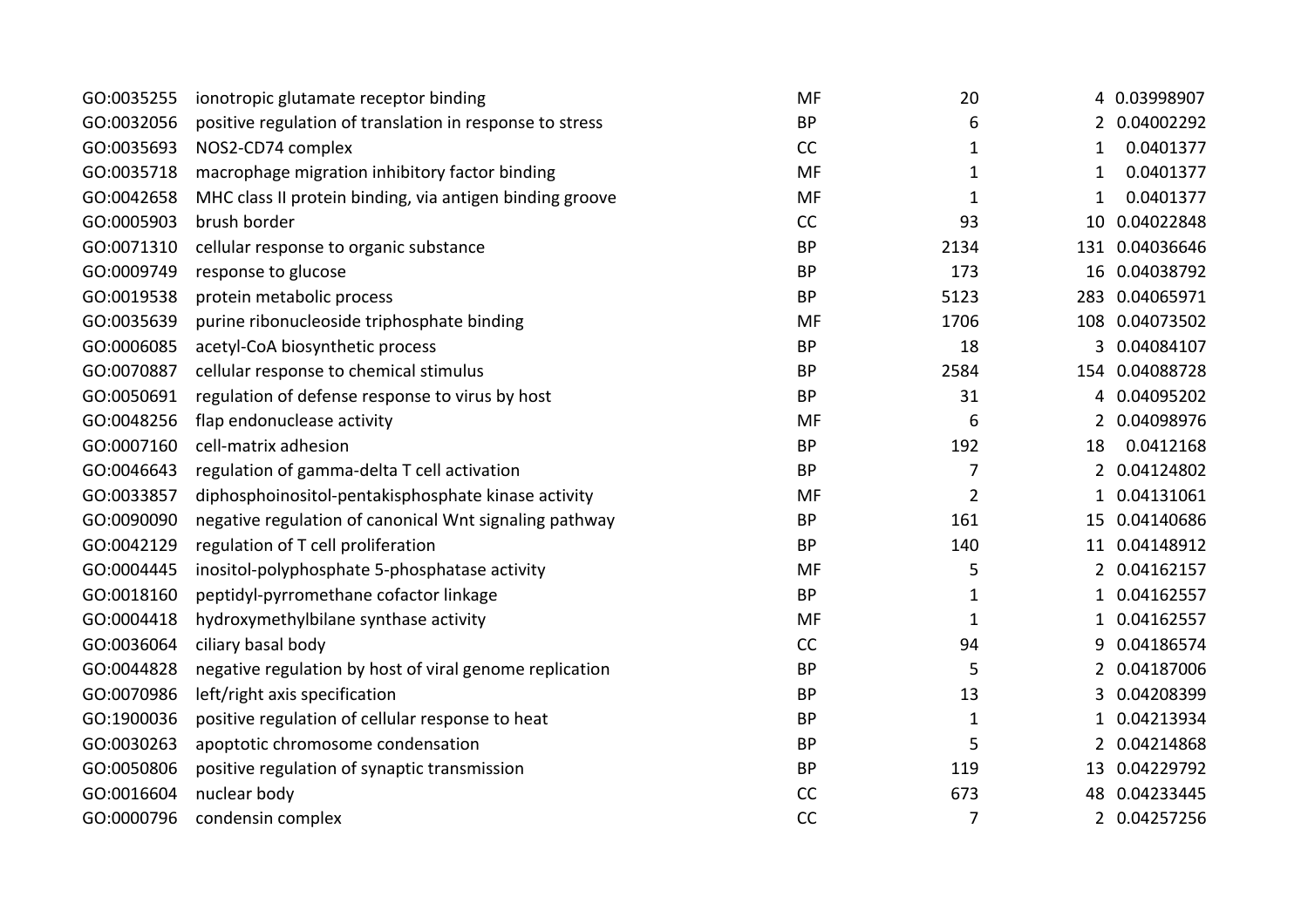| GO:2000319 | regulation of T-helper 17 cell differentiation                                        | <b>BP</b> | 10           |                | 2 0.04281405   |
|------------|---------------------------------------------------------------------------------------|-----------|--------------|----------------|----------------|
| GO:0043031 | negative regulation of macrophage activation                                          | <b>BP</b> | 8            |                | 2 0.04297666   |
| GO:0007045 | cell-substrate adherens junction assembly                                             | <b>BP</b> | 68           | 9              | 0.04300132     |
| GO:0048041 | focal adhesion assembly                                                               | <b>BP</b> | 68           | 9              | 0.04300132     |
| GO:0030302 | deoxynucleotide transport                                                             | <b>BP</b> | $\mathbf{1}$ |                | 0.04300693     |
| GO:0030974 | thiamine pyrophosphate transport                                                      | <b>BP</b> | $\mathbf{1}$ | 1              | 0.04300693     |
| GO:0030233 | deoxynucleotide transmembrane transporter activity                                    | <b>MF</b> | $\mathbf{1}$ |                | 0.04300693     |
| GO:0090422 | thiamine pyrophosphate transporter activity                                           | <b>MF</b> | $\mathbf{1}$ | 1              | 0.04300693     |
| GO:0044087 | regulation of cellular component biogenesis                                           | <b>BP</b> | 761          | 55.            | 0.04302278     |
| GO:0006505 | GPI anchor metabolic process                                                          | <b>BP</b> | 31           | 4              | 0.04303704     |
| GO:0001573 | ganglioside metabolic process                                                         | <b>BP</b> | 15           | 3              | 0.04321035     |
| GO:0034333 | adherens junction assembly                                                            | <b>BP</b> | 78           | 10             | 0.0432404      |
| GO:0033158 | regulation of protein import into nucleus, translocation                              | <b>BP</b> | 18           | 3              | 0.04351022     |
| GO:0005388 | calcium-transporting ATPase activity                                                  | <b>MF</b> | 13           | 3              | 0.0435773      |
| GO:0004529 | exodeoxyribonuclease activity                                                         | MF        | 17           | 3              | 0.04404099     |
| GO:0016895 | exodeoxyribonuclease activity, producing 5'-phosphomonoesters                         | <b>MF</b> | 17           | 3              | 0.04404099     |
| GO:0098914 | membrane repolarization during atrial cardiac muscle cell action potential            | <b>BP</b> | 5            | 2              | 0.04416072     |
| GO:0006352 | DNA-templated transcription, initiation                                               | <b>BP</b> | 220          | 18             | 0.04425791     |
| GO:0070647 | protein modification by small protein conjugation or removal                          | <b>BP</b> | 1026         | 65             | 0.04439083     |
| GO:0006686 | sphingomyelin biosynthetic process                                                    | <b>BP</b> | 6            | $\overline{2}$ | 0.04439781     |
| GO:0004867 | serine-type endopeptidase inhibitor activity                                          | <b>MF</b> | 87           |                | 0.04459125     |
| GO:0032780 | negative regulation of ATPase activity                                                | <b>BP</b> | 9            | $\overline{2}$ | 0.04470934     |
| GO:0006487 | protein N-linked glycosylation                                                        | <b>BP</b> | 65           |                | 0.04481264     |
| GO:0031974 | membrane-enclosed lumen                                                               | CC        | 4643         | 261            | 0.04488453     |
| GO:0043233 | organelle lumen                                                                       | CC        | 4643         |                | 261 0.04488453 |
| GO:0070013 | intracellular organelle lumen                                                         | CC        | 4643         |                | 261 0.04488453 |
| GO:0015187 | glycine transmembrane transporter activity                                            | <b>MF</b> | 7            | 2              | 0.0449844      |
| GO:1902177 | positive regulation of oxidative stress-induced intrinsic apoptotic signaling path BP |           | 6            | 2              | 0.04506931     |
| GO:0004132 | dCMP deaminase activity                                                               | MF        | 1            |                | 0.04511259     |
| GO:0046851 | negative regulation of bone remodeling                                                | <b>BP</b> | 14           | 3              | 0.04512044     |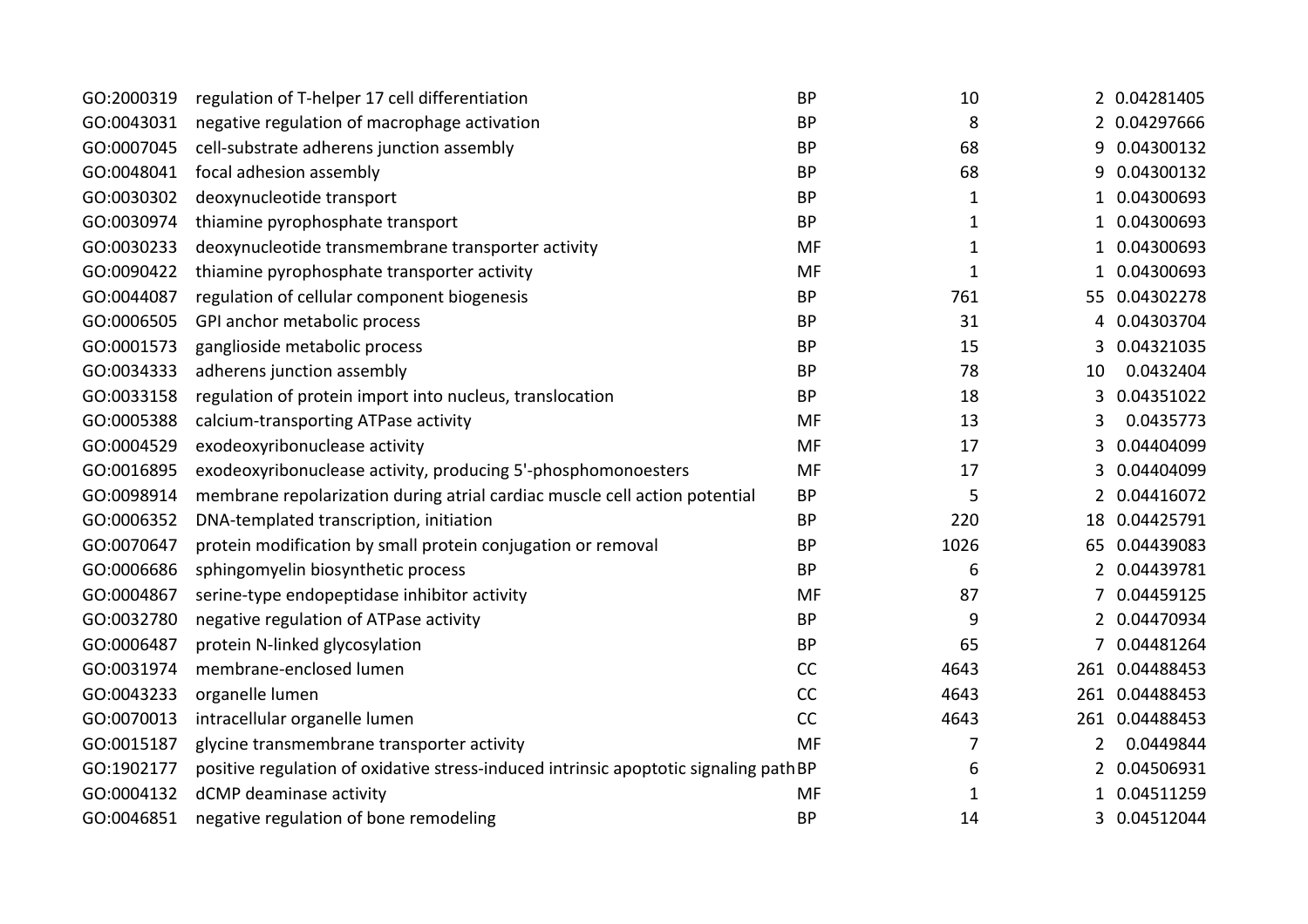| GO:0072594 | establishment of protein localization to organelle                                | <b>BP</b> | 630          |                | 42 0.04512682  |
|------------|-----------------------------------------------------------------------------------|-----------|--------------|----------------|----------------|
| GO:0048488 | synaptic vesicle endocytosis                                                      | <b>BP</b> | 29           | 5.             | 0.04518742     |
| GO:0018738 | S-formylglutathione hydrolase activity                                            | <b>MF</b> | $\mathbf{1}$ |                | 0.04527032     |
| GO:0030864 | cortical actin cytoskeleton                                                       | CC        | 52           |                | 0.04527426     |
| GO:0033365 | protein localization to organelle                                                 | <b>BP</b> | 873          | 57             | 0.04533228     |
| GO:0015936 | coenzyme A metabolic process                                                      | <b>BP</b> | 14           | 3              | 0.04533797     |
| GO:0006463 | steroid hormone receptor complex assembly                                         | <b>BP</b> | $\mathbf{1}$ | 1              | 0.04535339     |
| GO:0002437 | inflammatory response to antigenic stimulus                                       | <b>BP</b> | 40           | 5              | 0.0453541      |
| GO:0070208 | protein heterotrimerization                                                       | <b>BP</b> | 13           | 3              | 0.04545941     |
| GO:0060291 | long-term synaptic potentiation                                                   | <b>BP</b> | 54           |                | 0.04548486     |
| GO:0001787 | natural killer cell proliferation                                                 | <b>BP</b> | 11           | 2              | 0.0455515      |
| GO:0003844 | 1,4-alpha-glucan branching enzyme activity                                        | <b>MF</b> | $\mathbf{1}$ | $\mathbf{1}$   | 0.04560608     |
| GO:0002717 | positive regulation of natural killer cell mediated immunity                      | <b>BP</b> | 19           | 3              | 0.04561164     |
| GO:0003916 | DNA topoisomerase activity                                                        | <b>MF</b> | 7            | $\overline{2}$ | 0.0456179      |
| GO:0035732 | nitric oxide storage                                                              | <b>BP</b> | $\mathbf{1}$ | 1              | 0.04579248     |
| GO:0035730 | S-nitrosoglutathione binding                                                      | <b>MF</b> | $\mathbf{1}$ | 1              | 0.04579248     |
| GO:0035731 | dinitrosyl-iron complex binding                                                   | <b>MF</b> | $\mathbf{1}$ |                | 0.04579248     |
| GO:0043651 | linoleic acid metabolic process                                                   | <b>BP</b> | 16           | 3              | 0.04585591     |
| GO:0010477 | response to sulfur dioxide                                                        | <b>BP</b> | $\mathbf{1}$ |                | 0.04590476     |
| GO:1900151 | regulation of nuclear-transcribed mRNA catabolic process, deadenylation-depe BP   |           | 16           | 3              | 0.04595086     |
| GO:1900153 | positive regulation of nuclear-transcribed mRNA catabolic process, deadenylati BP |           | 16           | 3              | 0.04595086     |
| GO:0015846 | polyamine transport                                                               | <b>BP</b> | 7            | 2              | 0.0461413      |
| GO:0009154 | purine ribonucleotide catabolic process                                           | <b>BP</b> | 31           | 5              | 0.04622128     |
| GO:0004586 | ornithine decarboxylase activity                                                  | <b>MF</b> | $\mathbf{1}$ | $\mathbf{1}$   | 0.04624372     |
| GO:0044444 | cytoplasmic part                                                                  | <b>CC</b> | 8613         | 457            | 0.04637099     |
| GO:1903900 | regulation of viral life cycle                                                    | <b>BP</b> | 174          | 14             | 0.04637615     |
| GO:1903902 | positive regulation of viral life cycle                                           | <b>BP</b> | 93           | 9              | 0.04648108     |
| GO:0003713 | transcription coactivator activity                                                | <b>MF</b> | 283          | 23             | 0.04648773     |
| GO:0032433 | filopodium tip                                                                    | <b>CC</b> | 12           | 3              | 0.04665599     |
| GO:0043168 | anion binding                                                                     | <b>MF</b> | 2523         |                | 153 0.04691102 |